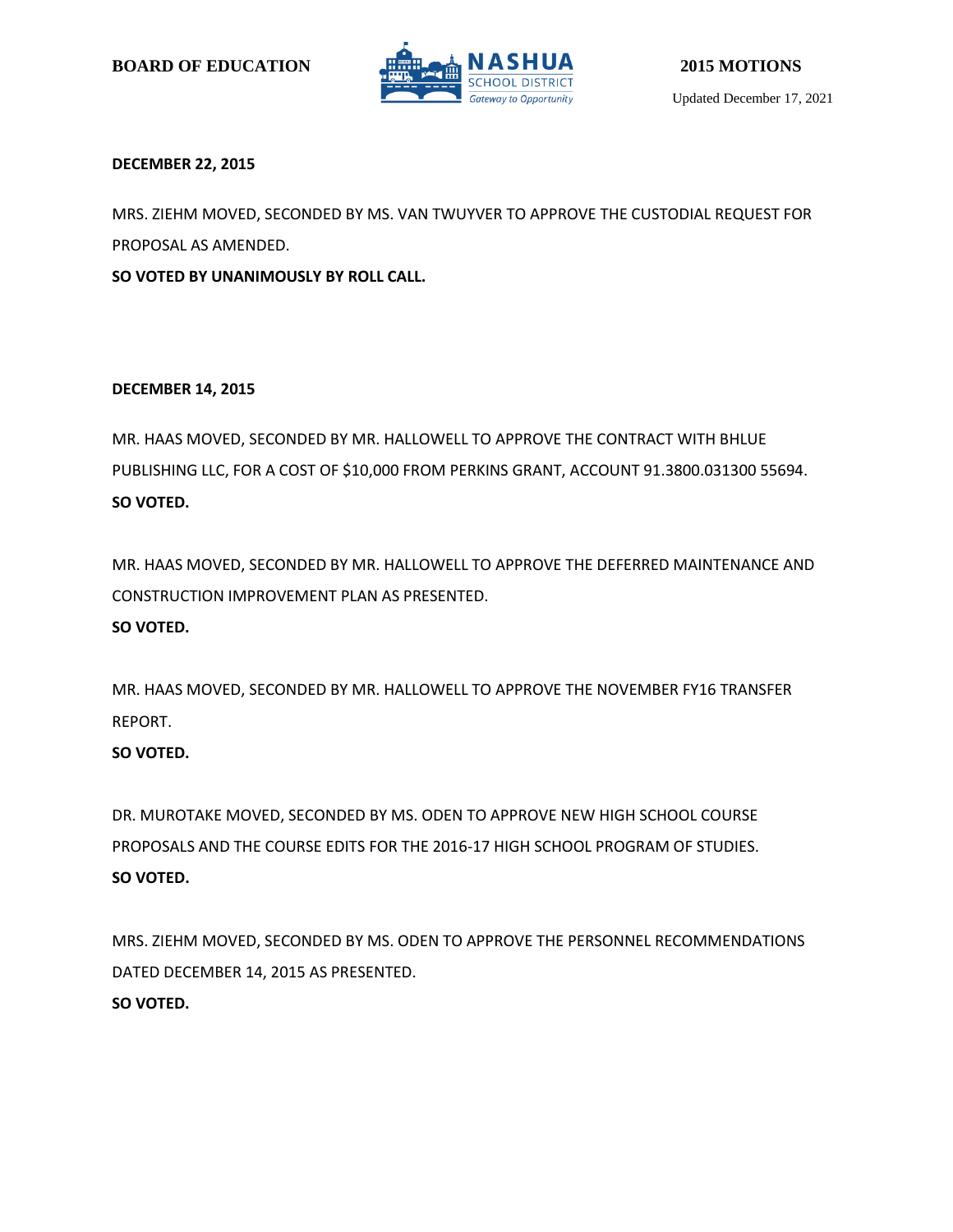MS. KLEINER MOVED, SECONDED BY MRS. ZIEHM TO ELIMINATE THE RFP PROCESS CURRENTLY UNDERWAY FOR THE PURPOSE OF SELECTING AN OUTSIDE COMPANY TO PERFORM OUR JANITORIAL SERVICES; AND TO OPEN NEGOTIATIONS WITH OUR CURRENT SUPPLIER OF SAID JANITORIAL SERVICES, THE BARGAINING UNIT OF AFSCME LOCAL 365.

**Motion Fails by Roll Call.** (1-8; Yes: Ms. Kleiner)

## **NOVEMBER 30, 2015**

MRS. ZIEHM MOVED, SECONDED BY MR. HALLOWELL TO APPROVE THE HUMAN RESOURCES COMMITTEE MEETING MINUTES DATED 11/18/15. **SO VOTED.**

MR. HALLOWELL MOVED, SECONDED BY MRS. ZIEHM TO SET ASIDE THE PERSONNEL RECOMMENDATIONS DATED 11/18/15 UNTIL LATER ON IN THIS MEETING. **SO VOTED.**

MR. HAAS MOVED, SECONDED BY MR. HALLOWELL TO APPROVE THE CONTRACT WITH GAYLE R. ESTERLY FOR PROJECT MANAGEMENT SERVICES, IN THE AMOUNT OF \$32,000 TO COME FROM THE PERKINS GRANT. ACCOUNT 91.3800.031300 55694. **SO VOTED.**

MR. HAAS MOVED, SECONDED BY MR. HALLOWELL TO APPROVE THE PURCHASE OF A NEW TRACKLESS MT6 SIDEWALK TRACTOR THROUGH THE CERF PROGRAM, IN THE AMOUNT OF \$105,189. ACCOUNT 91.16 81500 TF18.7026 81500.

**SO VOTED.**

MR. HAAS MOVED, SECONDED BY MR. HALLOWELL TO APPROVE THE PURCHASE OF KEEFE AUDITORIUM STAGE LIGHTING FROM HIGH OUTPUT, INC., USING \$16,087 FROM THE TRUST FUND TF91.7565.01 WHICH WAS A GIFT FROM THE GREATER NASHUA ARTS INITIATIVE. THE REMAINING FUNDS (\$2,209.57) TO BE USED FOR BATHROOM UPGRADES. **SO VOTED.**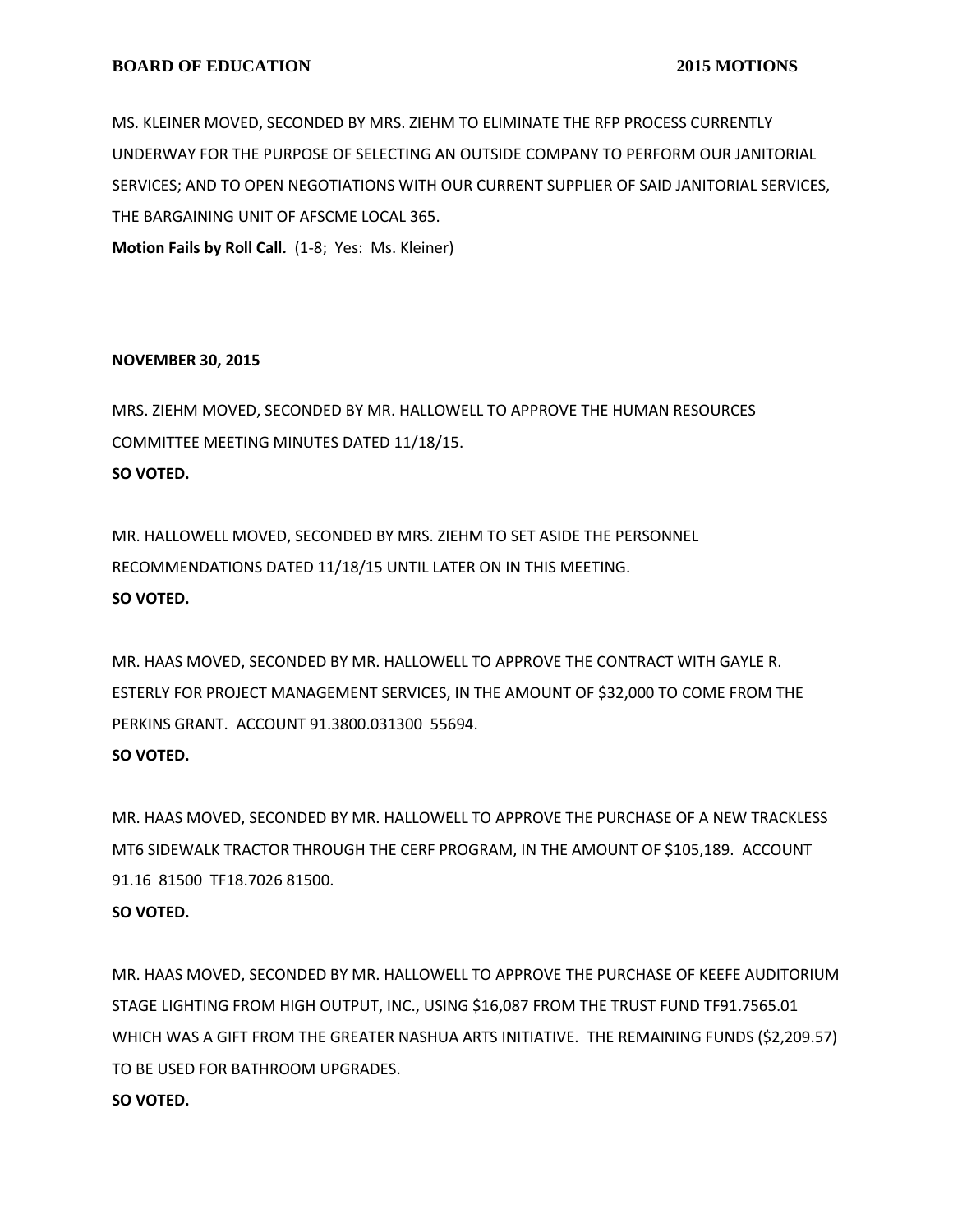DR. MUROTAKE MOVED, SECONDED BY MRS. ZIEHM TO APPROVE THE OPTIONAL IMPLEMENTATION BY TEACHERS FOR TRIMESTER 2 OF "THE CHARACTERISTICS OF A SUCCESSFUL LEARNER" TO GATHER FEEDBACK FROM PARENTS, TEACHERS, AND STUDENTS TO BE IMPLEMENTED ON AN OPTIONAL BASIS FOR TEACHERS AT THE MIDDLE LEVEL; AND TO INITIATE A MIDDLE SCHOOL CHARACTERISTICS OF A SUCCESSFUL LEARNER OVERSIGHT COMMITTEE.

#### **SO VOTED.**

MS. VAN TWUYVER MOVED, SECONDED BY MR. HALLOWELL TO APPROVE POLICY JKAA: CHILD RESTRAINT AND SECLUSION (HELD FOR JKAA-R RETURN 11/30/15). **SO VOTED.**

MS. VAN TWUYVER MOVED, SECONDED BY MR. HALLOWELL TO APPROVE POLICY JKAA-R: PROCEDURES FOR THE CHILD RESTRAINT/SECLUSION AS AMENDED.

## **SO VOTED.**

MS. VAN TWUYVER MOVED, SECONDED BY MR. HALLOWELL TO RESCIND POLICY JKA: CORPORAL PUNISHMENT AND PHYSICAL RESTRAINT. **SO VOTED.**

MS. VAN TWUYVER MOVED, SECONDED BY MR. HALLOWELL TO RESCIND POLICY JKA-R: PROCEDURES FOR THE USE OF PHYSICAL RESTRAINT. **SO VOTED.**

MRS. ZIEHM MOVED, SECONDED BY MR. HALLOWELL TO APPROVE THE 1.25% NON-AFFILIATED STAFF SALARY INCREASE FOR 2015, AT A TOTAL COST OF \$48,674.08. **SO VOTED.**

MRS. ZIEHM MOVED, SECONDED BY MR. HALLOWELL TO APPROVE THE PRINCIPAL DEVELOPMENT AND EVALUATION PROCESS.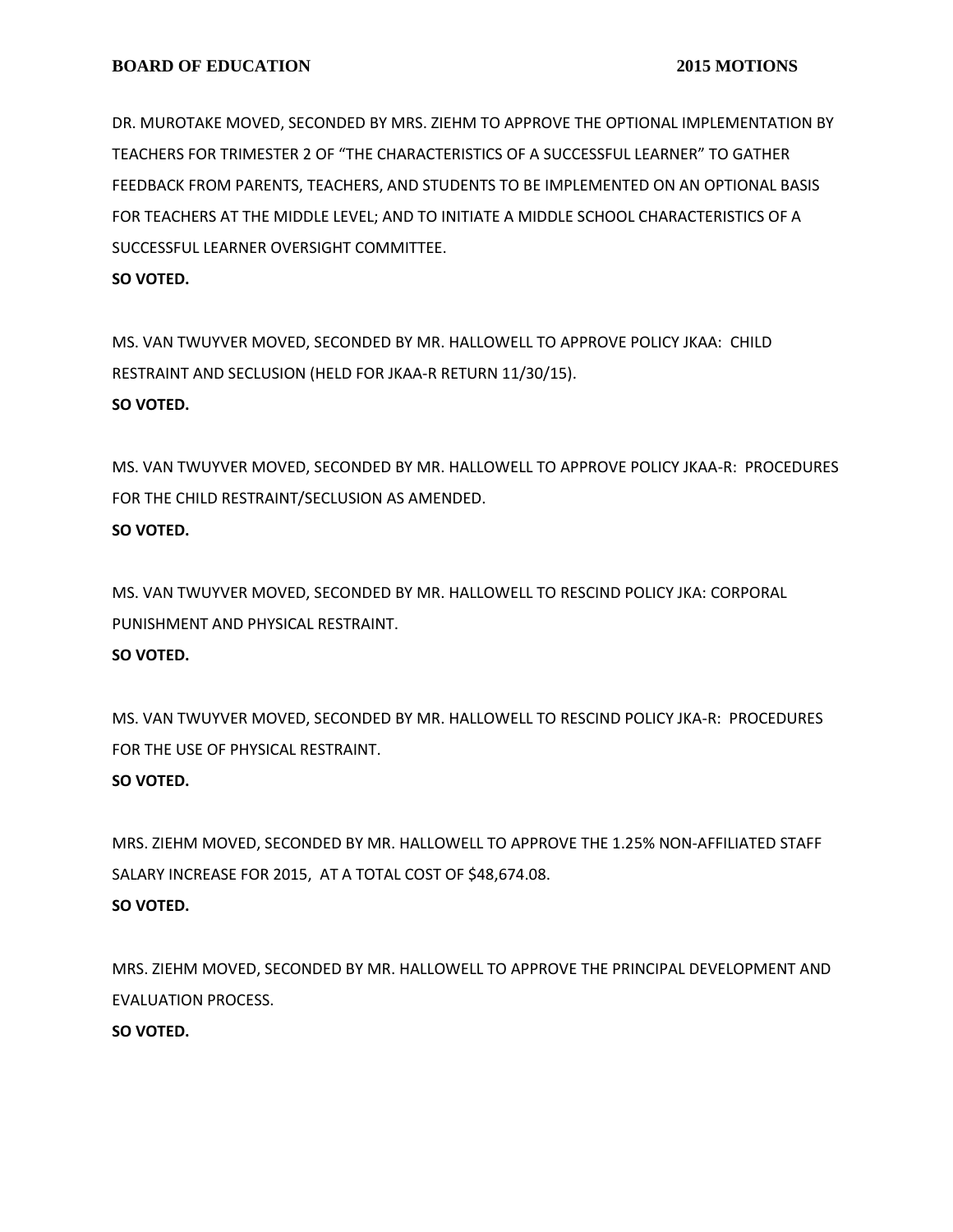MRS. ZIEHM MOVED, SECONDED BY MR. HALLOWELL TO ELECT ALEXIS BAKER, INTERIM ASSISTANT PRINCIPAL, LEDGE STREET ELEMENTARY, EFFECTIVE IMMEDIATELY THROUGH APRIL 2016, AT A SALARY OF \$73,000 PRORATED.

## **SO VOTED.**

MRS. ZIEHM MOVED, SECONDED BY MR. HALLOWELL TO MOVE FORWARD WITH THE FOLLOWING FIRMS FOR THE CUSTODIAL RFP: ABM, ARAMARK, GCA EDUCATION SERVICES, INC., S.J. SERVICES, AND TEMCO FACILITY SERVICES. **SO VOTED.**

MR. HALLOWELL MOVED, SECONDED BY MS. KLEINER TO APPROVE THE PERSONNEL RECOMMENDATIONS DATED 11-18-15. **SO VOTED.**

#### **NOVEMBER 9, 2015**

MR. HALLOWELL MOVED, SECONDED BY MR. HAAS TO AMEND THE MOTION TO CHANGE THE SENTENCE THAT BEGINS WITH "THE DISTRICT SHALL TRAIN…" TO READ: "THE DISTRICT SHALL ENSURE THAT ALL APPROPRIATE PERSONNEL, AS DETERMINED BY THE SUPERINTENDENT OR HIS DESIGNEE, ARE TRAINED IN THE USE OF PHYSICAL RESTRAINT PROCEDURES." **SO VOTED.**

MR. HAAS MOVED, SECONDED BY MS. VAN TWUYVER TO AMEND THE MOTION BY CHANGING THE LAST SENTENCE IN THE SECOND PARAGRAPH OF TRAINING TO READ, "… THE STAFF SELECTED IN EACH SCHOOL BUILDING WILL RECEIVE ONGOING TRAINING…" **SO VOTED.**

MR. HALLOWELL MOVED, SECONDED BY MS. KLEINER TO RETURN POLICY JKAA BACK TO THE POLICY COMMITTEE, AS AMENDED.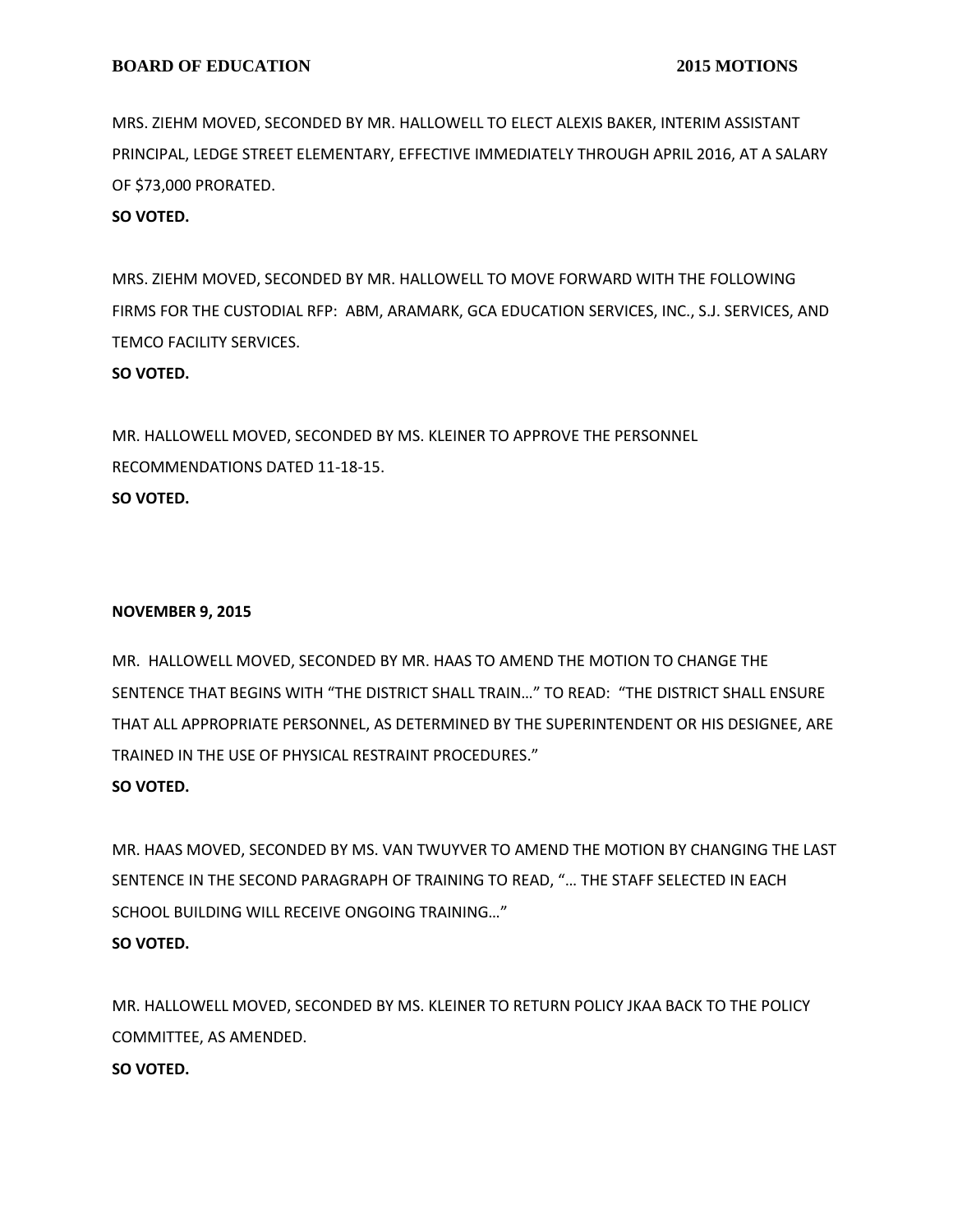MR. HALLOWELL MOVED, SECONDED BY MS. KLEINER TO WITHHOLD THE IMPLEMENTATION OF POLICY JKAA UNTIL POLICY JKAA-R IS PASSED. **SO VOTED.**

MRS. ZIEHM MOVED, SECONDED BY MR. HALLOWELL TO APPROVE THE ASSISTANT DIRECTOR OF BUSINESS SERVICES JOB DESCRIPTION. **SO VOTED.**

#### **OCTOBER 13, 2015**

MR. HALLOWELL MOVED, SECONDED BY DR. MUROTAKE TO APPROVE THE MEMORANDUM OF UNDERSTANDING BETWEEN SKYSKAN AND THE NASHUA SCHOOL DISTRICT. **SO VOTED.**

MRS. ZIEHM MOVED, SECONDED BY MR. MOSHER TO MAKE AN EXCEPTION TO OUR POLICY KHB AND ALLOW THE AMERICAN RED CROSS AND THE DISNEY LOGOS TO APPEAR ON THE (DONATED) MATERIALS ASSOCIATED WITH THE AMERICAN RED CROSS PREPAREDNESS WORKBOOK. **SO VOTED.**

MR. HALLOWELL MOVED, SECONDED BY DR. MUROTAKE THAT THE ADMINISTRATION RELEASE THE SCHOOL AND GRADE LEVEL SBA RESULTS WITHIN 5 DAYS OF THE RESULTS BEING RELEASED TO INDIVIDUAL TEACHERS, BUT NOT LATER THAN OCTOBER 21, 2015.

# **SO VOTED.**

MR. HALLOWELL MOVED, SECONDED BY MR. HAAS TO AMEND THE MOTION BY CHANGING THE FIRST SENTENCE OF PARAGRAPH 3 ON PAGE 3 TO READ, "PHASE THREE INCLUDES NEGOTIATION WITH THE BOE WITH A MAXIMUM OF THREE FINALISTS." I FURTHER AMEND TO ADD A SENTENCE TO THE END OF THAT PARAGRAPH THAT READS, "THE BOE HAS THE RIGHT TO REJECT ANY AND ALL PROPOSALS." I FURTHER AMEND TO CHANGE THE DATE THAT SAYS, "DRAFT: 9/23/2015", TO SAY "FINAL COPY: 10/13/2015."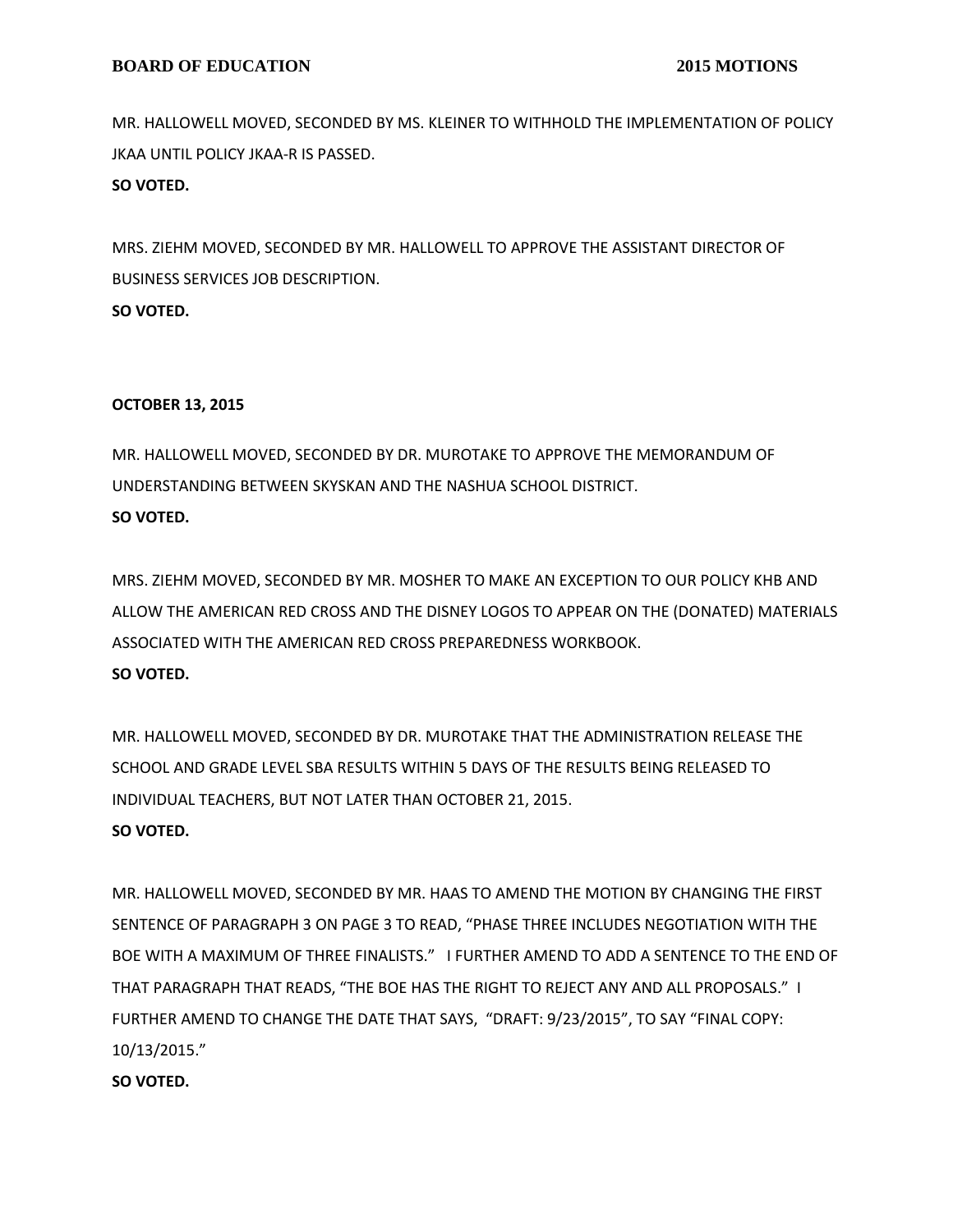MR. HALLOWELL MOVED, SECONDED BY MRS. ZIEHM TO AMEND PAGE 2, PARAGRAPH 4 TO READ: "…NO LATER THAN WEDNESDAY, NOVEMBER 4, 2015…"

**SO VOTED.**

MR. HALLOWELL MOVED, SECONDED BY MR. MOSHER TO AMEND PAGE 3, SECOND PARAGRAPH, 3<sup>RD</sup> SENTENCE TO READ, "THE BOE AND A TEAM OF NSD PERSONNEL APPOINTED BY THE BOE WILL REVIEW ALL RESPONSES, FROM WHICH ORGANIZATIONS WILL BE SELECTED AS SEMI-FINALISTS. **SO VOTED.**

MR. HALLOWELL MOVED, SECONDED BY TO MR. HAAS TO APPROVE THE RELEASE OF THE NASHUA SCHOOL DISTRICT REQUEST FOR QUALIFICATIONS (RFQ) CUSTODIAL CLEANING SERVICES, AS AMENDED.

**SO VOTED BY ROLL CALL**. (8-1; Nay: Ms. Kleiner)

## **SEPTEMBER 30, 2015**

MS. ODEN MOVED, SECONDED BY MRS. ZIEHM TO HIRE ANOTHER FIRST GRADE TEACHER AT BROAD STREET ELEMENTARY SCHOOL, TO REDUCE CLASS SIZE. **SO VOTED.**

## **SEPTEMBER 28, 2015**

MS. VAN TWUYVER MOVED, SECONDED BY MR. HALLOWELL TO RESCIND POPPS POLICY JJJ, STUDENT EXTRACURRICULAR ACTIVITY ELIGIBILITY (REPLACED BY POLICIES JJJA, JJJB, JJJA-R & JJJB-R ADOPTED BY BOE ON 8/31/15).

# **SO VOTED.**

MS. VAN TWUYVER MOVED, SECONDED BY MR. HALLOWELL TO RESCIND POPPS POLICY 3224, STUDENT BEHAVIOR STANDARDS (REPLACED BY POLICY JIC ADOPTED BY BOE ON 3/9/15). **SO VOTED.**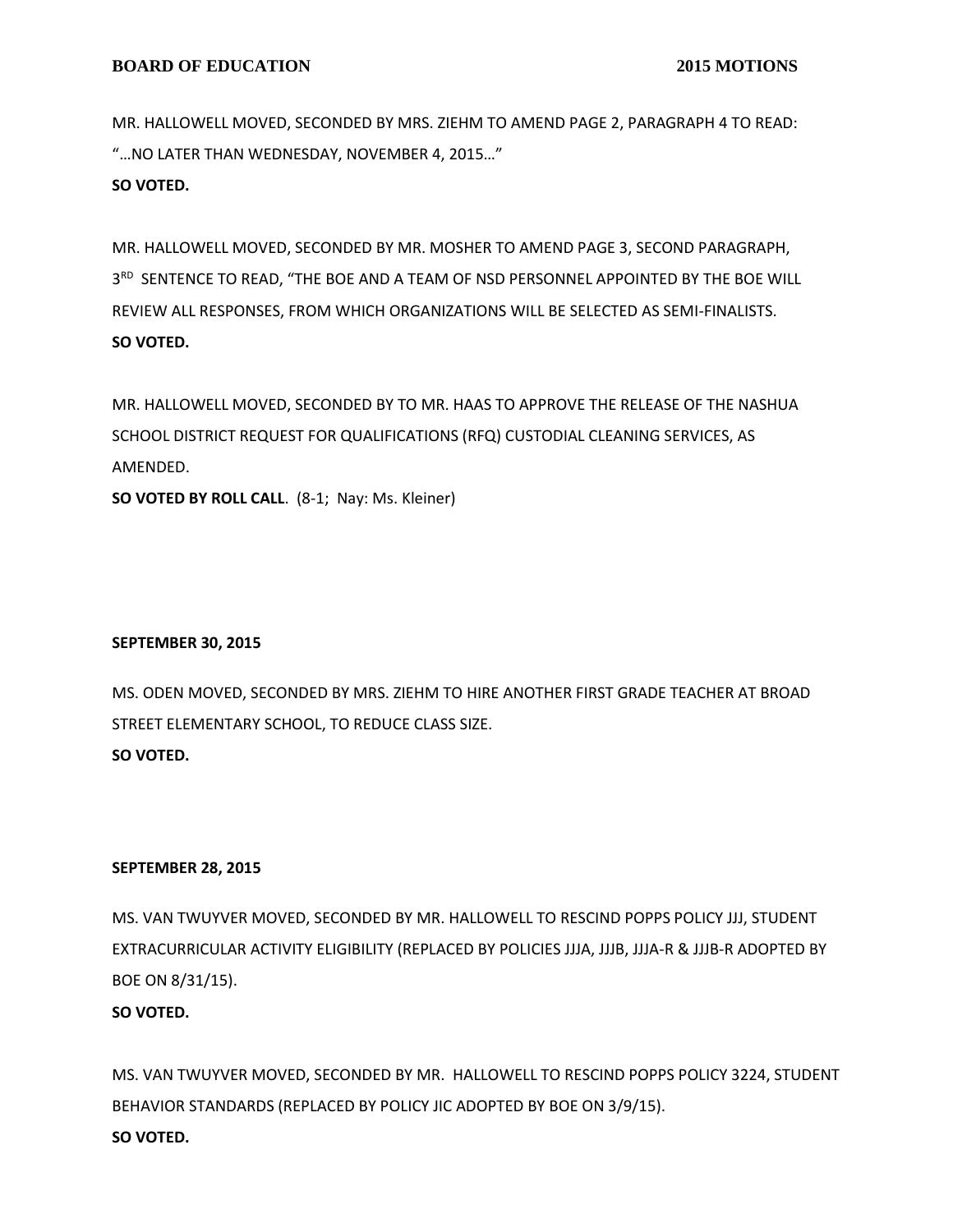MR. HALLOWELL MOVED, SECONDED BY MS. VAN TWUYVER TO AMEND HIS PREVIOUS MOTION, SO THE 2 ND SENTENCE NOW READS, "A TEAM OF NSD PERSONNEL APPOINTED BY THE BOE WILL REVIEW ALL RESPONSES, FROM WHICH ORGANIZATIONS WILL BE SELECTED AS SEMI-FINALISTS." **SO VOTED.**

MRS. ZIEHM MOVED, SECONDED BY MR. HALLOWELL TO APPROVE THE REQUEST FOR OUT OF STATE TRAVEL FOR THE SUPERINTENDENT. **SO VOTED.**

## **SEPTEMBER 16, 2015**

MR. HAAS MOVED, SECONDED BY MS. KLEINER TO APPROVE THE PURCHASE OF TWO PROCURVE SWITCHES FROM CUSTOM COMPUTER (INCLUDING INSTALLATION), \$26,834.10; AND TO PURCHASE ONE CORE SWITCH FOR NHS NORTH FROM CUSTOM COMPUTER (INCLUDING INSTALLATION), \$17,700.10, ACCOUNT 91.1.992225 71221. **SO VOTED.**

MR. HAAS MOVED, SECONDED BY MS. KLEINER TO PURCHASE UP TO \$5000 OF CHAIRS FOR THE CAREER CENTER FROM THE CTE CAPITAL RESERVE, ACCOUNT TF91.7076 71000. **SO VOTED.**

MR. HAAS MOVED, SECONDED BY MR. HALLOWELL TO APPROVE THE AUGUST 2015 TRANSFER REPORT AS PRESENTED.

## **SO VOTED.**

MR. FARRINGTON MOVED, SECONDED MR. HALLOWELL BY THAT THE BOE TERMINATE ITS COLLECTIVE BARGAINING AGREEMENT WITH THE NASHUA SCHOOL CUSTODIAN UNION, AS IT RELATES TO THOSE POSITIONS IDENTIFIED AS CUSTODIAL IN SECTION 2.2 OF THE AGREEMENT, EFFECTIVE JUNE 30, 2016 AT 12:00 P.M.

**SO VOTED BY ROLL CALL**. (7-1; Nay: Ms. Kleiner)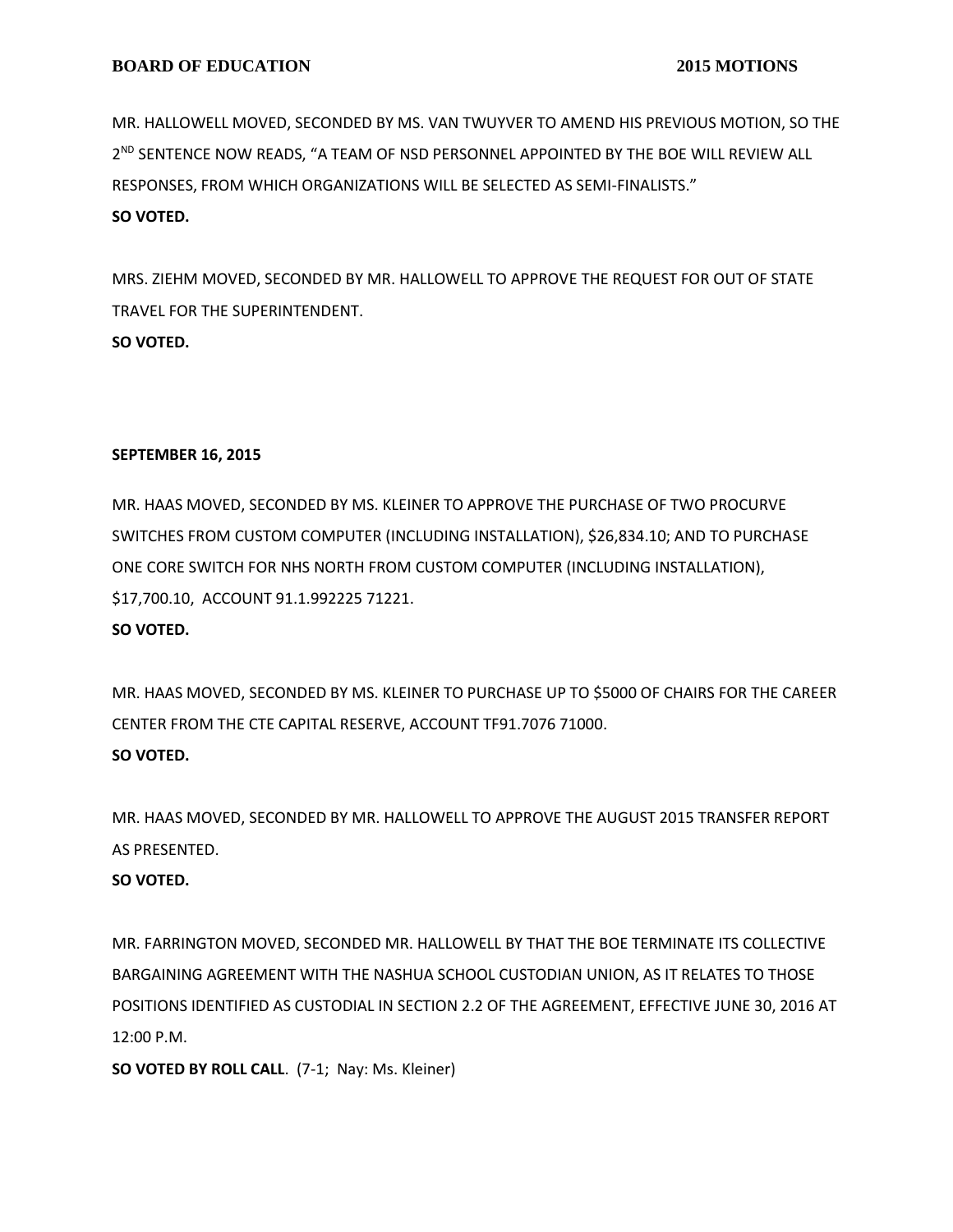### **BOARD OF EDUCATION** 2015 MOTIONS

MR. FARRINGTON MOVED, SECONDED BY MR. HALLOWELL THAT THE BOE AUTHORIZES THE NASHUA SCHOOL DISTRICT ADMINISTRATION TO ISSUE AN RFP FOR SCHOOL CLEANING SERVICES, INCLUDING THE PROVISION OF CLEANING AND SUPERVISORY PERSONNEL AND CLEANING SUPPLIES, SO THAT THE WINNING BIDDER SHALL BE ON SITE AS OF JULY 1, 2016.

**SO VOTED BY ROLL CALL.** (7-1; Nay: Ms. Kleiner)

Mr. HAAS MOVED, SECONDED BY MR. HALLOWELL TO APPROVE THE PERSONNEL RECOMMENDATIONS #1-9, DATED SEPTEMBER 16, 2015. **SO VOTED.**

#### **AUGUST 27, 2015**

MS. VAN TWUYVER MOVED, SECONDED BY MR. HALLOWELL TO APPROVE POPPS POLICY JBAA-R: SEXUAL DISCRIMINATION, SEXUAL HARASSMENT, AND SEXUAL VIOLENCE – STUDENTS – APPENDIX, AS AMENDED.

**SO VOTED.**

MS. VAN TWUYVER MOVED, SECONDED BY MR. HALLOWELL TO APPROVE POPPS POLICY ILBAA-R: COMPETENCY ASSESSMENT REGULATIONS AND PROCEDURES, AS AMENDED. **SO VOTED.**

MR. HALLOWELL MOVED, SECONDED BY MS. KLEINER TO AMEND THE MOTION AND REPLACE, "THE BUILDING PRINCIPAL OR DESIGNEE WILL INSURE THAT THE ASSESSMENT OF STUDENT UNDERSTANDING OF COMPETENCIES IS OCCURRING" WITH, "THE SCHOOL DISTRICT SHALL PROVIDE A FRAMEWORK FOR GRADING AND ASSESSMENTS BASED ON COURSE COMPETENCIES, AND THE TEACHER SHALL ENSURE THAT STUDENTS UNDERSTAND AND WORK TOWARDS THOSE COURSE COMPETENCIES." **SO VOTED.**

MS. VAN TWUYVER MOVED, SECONDED BY MR. HALLOWELL TO APPROVE POPPS POLICY IK: EARNING OF CREDIT, AS FURTHER AMENDED THIS EVENING. **SO VOTED.**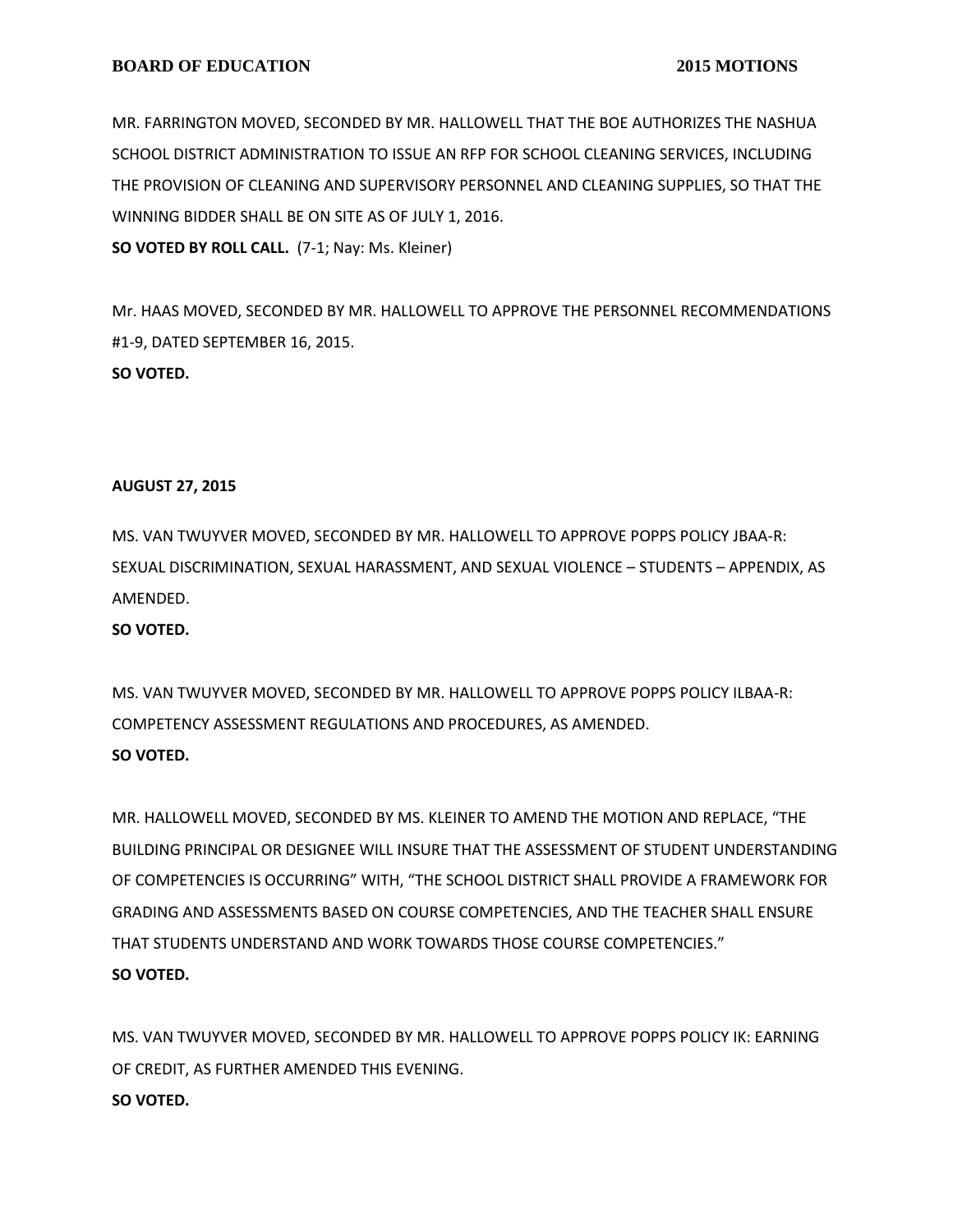MS. VAN TWUYVER MOVED, SECONDED BY MR. HALLOWELL TO APPROVE POPPS POLICY IKAA: INTERDISCIPLINARY CREDIT, AS AMENDED.

**SO VOTED.**

MS. VAN TWUYVER MOVED, SECONDED BY MR. HALLOWELL TO APPROVE POPPS POLICY IHBH: EXTENDED LEARNING OPPORTUNITIES, AS AMENDED. **SO VOTED.**

MS. VAN TWUYVER MOVED, SECONDED BY MR. HALLOWELL TO APPROVE POPPS POLICY IMBC-R: ALTERNATE CREDIT OPTIONS PROCESS, PROCEDURES, AND FORMS, AS AMENDED. **SO VOTED.**

MS. VAN TWUYVER MOVED, SECONDED BY MR. MOSHER TO APPROVE POPPS POLICY IHBI: ALTERNATIVE LEARNING PLAN, AS AMENDED. **SO VOTED.**

MS. VAN TWUYVER MOVED, SECONDED BY MRS. ZIEHM RECOMMENDATION TO APPROVE POPPS POLICY IHBI-R: ALTERNATIVE LEARNING PLAN PROCEDURE, AS AMENDED. **SO VOTED.**

MS. VAN TWUYVER MOVED, SECONDED BY MRS. ZIEHM TO APPROVE POPPS POLICY JJJA: STUDENT EXTRACURRICULAR ACTIVITY ELIGIBILITY – ACADEMIC EXPECTATIONS. **SO VOTED.**

SMS. VAN TWUYVER MOVED, SECONDED BY MR. HALLOWELL TO APPROVE POPPS POLICY JJJA-R: STUDENT EXTRACURRICULAR ACTIVITY ELIGIBILITY – ACADEMIC EXPECTATIONS PROCEDURES. **SO VOTED.**

MS. VAN TWUYVER MOVED, SECONDED BY MR. HALLOWELL TO APPROVE POPPS POLICY JJJB: STUDENT EXTRACURRICULAR ACTIVITY ELIGIBILITY – BEHAVIORAL EXPECTATIONS. **SO VOTED.**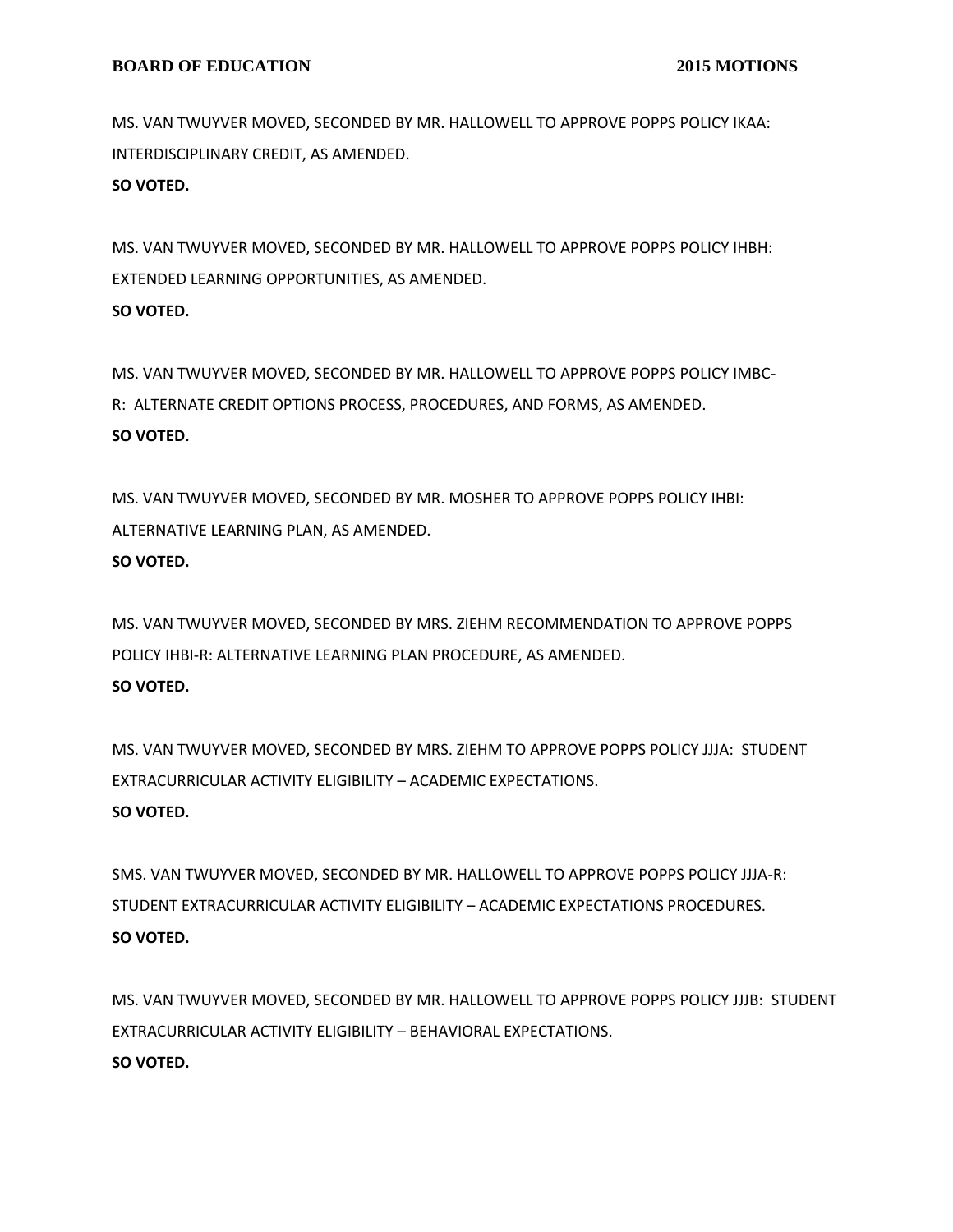MS. VAN TWUYVER MOVED, SECONDED BY MR. HALLOWELL TO APPROVE POPPS POLICY JJJB-R: STUDENT EXTRACURRICULAR ACTIVITY ELIGIBILITY – BEHAVIORAL EXPECTATIONS PROCEDURES. **SO VOTED.**

MR. HALLOWELL MOVED, SECONDED BY MRS. ZIEHM TO APPROVE THE MEMORANDUM OF UNDERSTANDING BETWEEN THE NASHUA SCHOOL DISTRICT AND THE NASHUA POLICE DEPARTMENT, AS AMENDED.

## **SO VOTED.**

MR. HALLOWELL MOVED, SECONDED BY MS. ODEN TO AMEND THE MOTION AND ADD, "RESIGNATION, MARY STEWART, BIOTECHNOLOGY, NHS NORTH AT THE CONCLUSION OF THE 2015-2016 SCHOOL YEAR."

## **SO VOTED.**

MR. HALLOWELL MOVED, SECONDED BY MRS. ZIEHM TO APPROVE THE PERSONNEL RECOMMENDATIONS REVISED AUGUST 31, 2015, AND AMENDED THIS EVENING. **SO VOTED.**

## **AUGUST 10, 2015**

MR. HALLOWELL MOVED, SECONDED BY MS. KLEINER TO ACCEPT AND PLACE ON FILE THE FOOD SERVICE AUDIT REPORT.

## **SO VOTED.**

MR. HALLOWELL MOVED, SECONDED BY MS. KLEINER TO ACCEPT AND PLACE ON FILE THE QUARTERLY CREDIT CARD UPDATE. **SO VOTED.**

MR. HALLOWELL MOVED, SECONDED BY MR. HAAS TO AMEND THE MOTION BY ADDING, "AND REPORT BACK TO THE BOARD BY JULY 31, 2016" AT END OF THE MOTION. **SO VOTED.**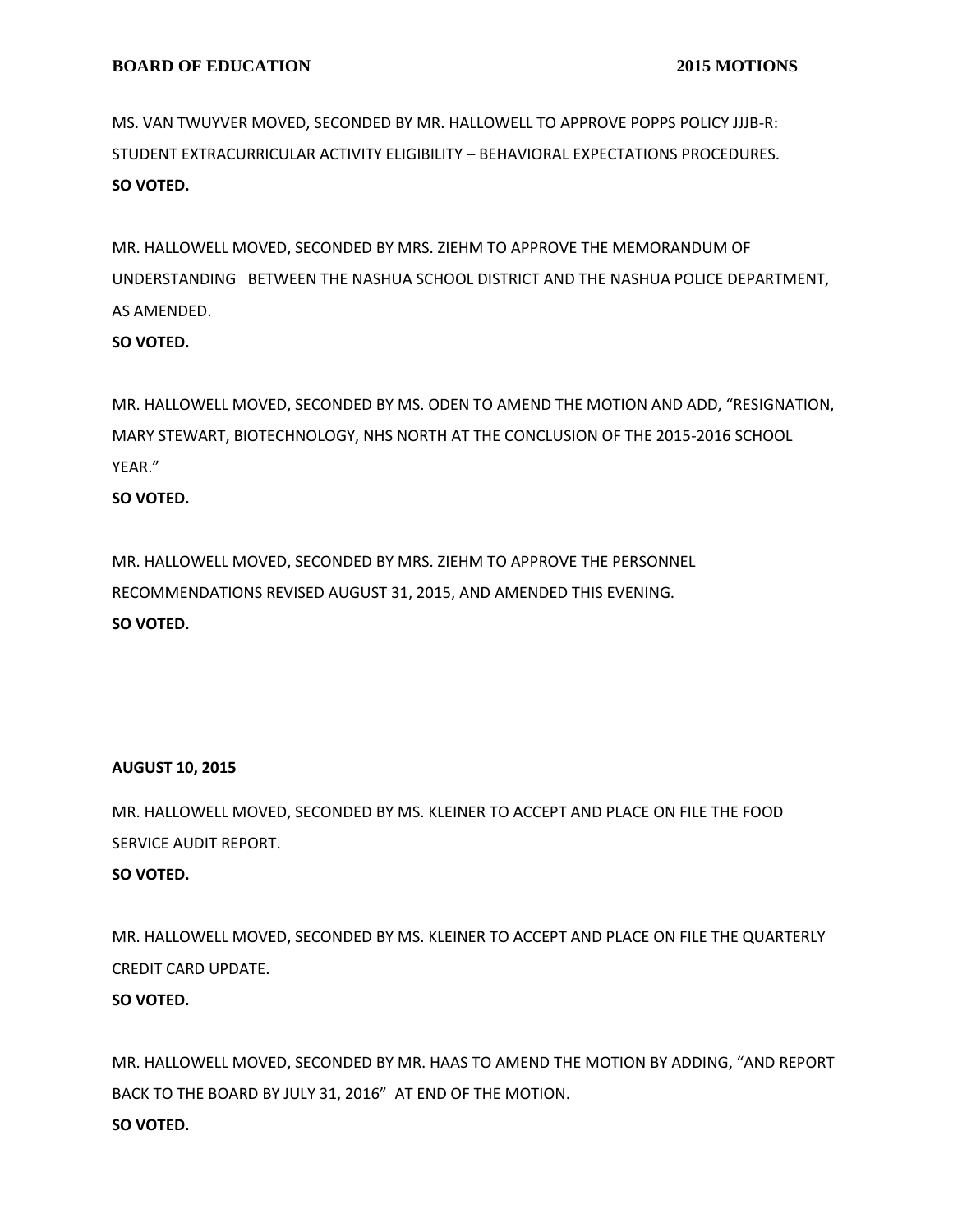MRS. ZIEHM MOVED, SECONDED BY MR. HALLOWELL TO APPROVE THE TEACHER DEVELOPMENT AND EVALUATION SYSTEM AS PRESENTED TO THE HR COMMITTEE ON JULY 28, 2015, AND ASK THAT THE TDES COMMITTEE CONSIDER SOME MEASURES OF PROGRESS FOR TEACHERS RATED LESS THAN EFFECTIVE, AND REPORT BACK TO THE BOARD OF EDUCATION BY JULY 31, 2016. **SO VOTED BY ROLL CALL.** (7-2; Nay: Ms. Oden, Mrs. Ziehm)

MRS. ZIEHM MOVED, SECONDED BY MR. ODEN TO ELECT GARTH MCKINNEY, ASSISTANT PRINCIPAL, MAIN DUNSTABLE ELEMENTARY, FOR THE 2015-16 SCHOOL YEAR, AT AN ANNUAL SALARY OF \$79,250 (PRORATED).

#### **SO VOTED.**

MRS. ZIEHM MOVED, SECONDED BY MS. ODEN ELECT THOMAS CASEY, INTERIM ASSISTANT PRINCIPAL, NHS SOUTH, FOR THE 2015-16 SCHOOL YEAR, AT AN ANNUAL SALARY OF \$82,500 (PRORATED). **SO VOTED.** (7-2; Nay: Mrs. Ziehm, Dr. Murotake)

MRS. ZIEHM MOVED, SECONDED BY MR. HALLOWELL TO APPROVE THE REVISED PERSONNEL RECOMMENDATIONS DATED AUGUST 10, 2015. **SO VOTED.**

MR. HALLOWELL MOVED, SECONDED BY MS. KLEINER TO REFER THE CLASS RANK PROPOSAL TO THE POLICY COMMITTEE.

#### **SO VOTED.**

MR. HALLOWELL MOVED, SECONDED BY MRS. ZIEHM TO APPROVE THE GOALS OF THE MIDDLE LEVEL IMPROVEMENT PROCESS (DOCUMENT), AS PRESENTED. **SO VOTED.**

MR. HALLOWELL MOVED, SECONDED BY MS. KLEINER TO APPROVE THE GRANT APPLICATION REQUEST FOR SMART TRANSITIONS.

**SO VOTED BY ROLL CALL.** (7-2; Nay: Ms. Oden, Mrs. Ziehm)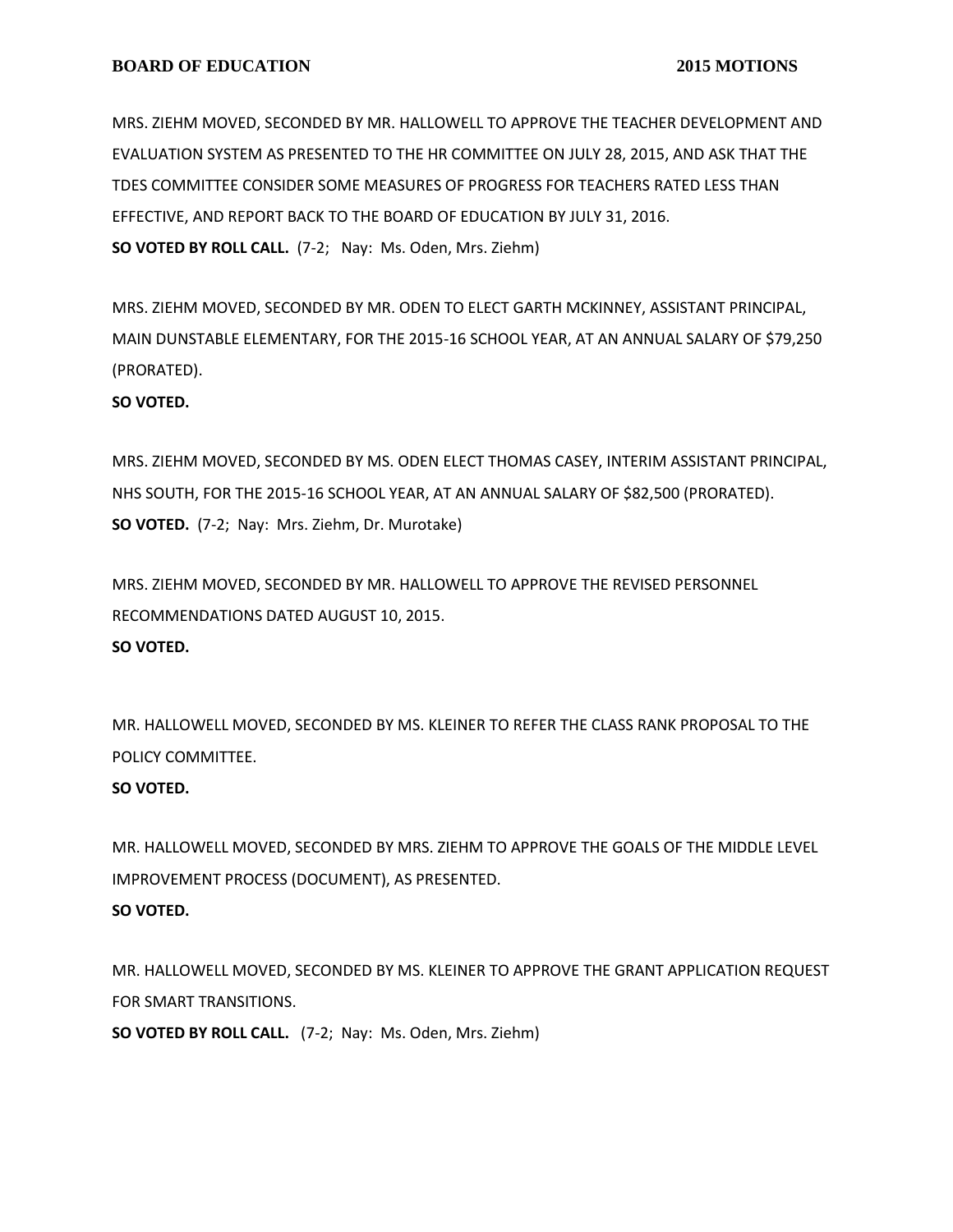MR. HALLOWELL MOVED, SECONDED BY MRS. ZIEHM TO APPROVE THE 2016 BOE REGULAR MEETING SCHEDULE.

**SO VOTED.**

#### **JULY 27, 2015**

MR. HALLOWELL MOVED, SECONDED BY MR. HAAS TO APPROVE THE REVISED PERSONNEL RECOMMENDATIONS DATED JULY 27, 2015. **SO VOTED BY ROLL CALL.** (5-4; Nay: Ms. Oden, Mrs. Ziehm, Dr. Murotake, Ms. Kleiner)

MR. HAAS MOVED, SECONDED BY MR. HALLOWELL TO APPROVE THE PURCHASE OF FITNESS CENTER EQUIPMENT IN AN AMOUNT NOT TO EXCEED \$32,400, FOR NHS NORTH AND SOUTH FROM PRECISION FITNESS EQUIPMENT, ACCOUNT 91.7563.9971999.

#### **SO VOTED.**

MR. HAAS MOVED, SECONDED BY MR. HALLOWELL TO APPROVE THE CTE PURCHASES AS PER THE REQUEST DATED 7/9/15 NOT TO EXCEED \$101,500, ACCOUNT CTE CAPITAL RESERVE ACCOUNT. **SO VOTED.**

MR. HAAS MOVED, SECONDED BY MR. HALLOWELL TO APPROVE THE CONTRACT WITH SOUTHERN REGIONAL EDUCATION BOARD FOR \$19,050, FOR IMPLEMENTING MATHEMATICS DESIGN COLLABORATIVE: ASSESSMENT FOR LEARNING, ACCOUNT 91.03905.042210 53607. **SO VOTED.**

MR. HAAS MOVED, SECONDED BY MR. HALLOWELL TO APPROVE THE SPRINKLER REPAIR RECOMMENDATION DATED 7/10/15 AND APPROVE THE CONTRACT WITH FIRE PROTECTION TEAM IN AN AMOUNT NOT TO EXCEED \$20,715, ACCOUNT 91.1.222620 54280. **SO VOTED.**

MR. HAAS MOVED, SECONDED BY MR. HALLOWELL TO APPROVE THE CONTRACT WITH ADULT LEARNING CENTER – CLEARWAY HIGH SCHOOL FOR \$293,235 FOR 15 SPED STUDENTS TO OBTAIN THEIR HISET OR GED DIPLOMA, ACCOUNT 91.1.021267 55694. **SO VOTED.**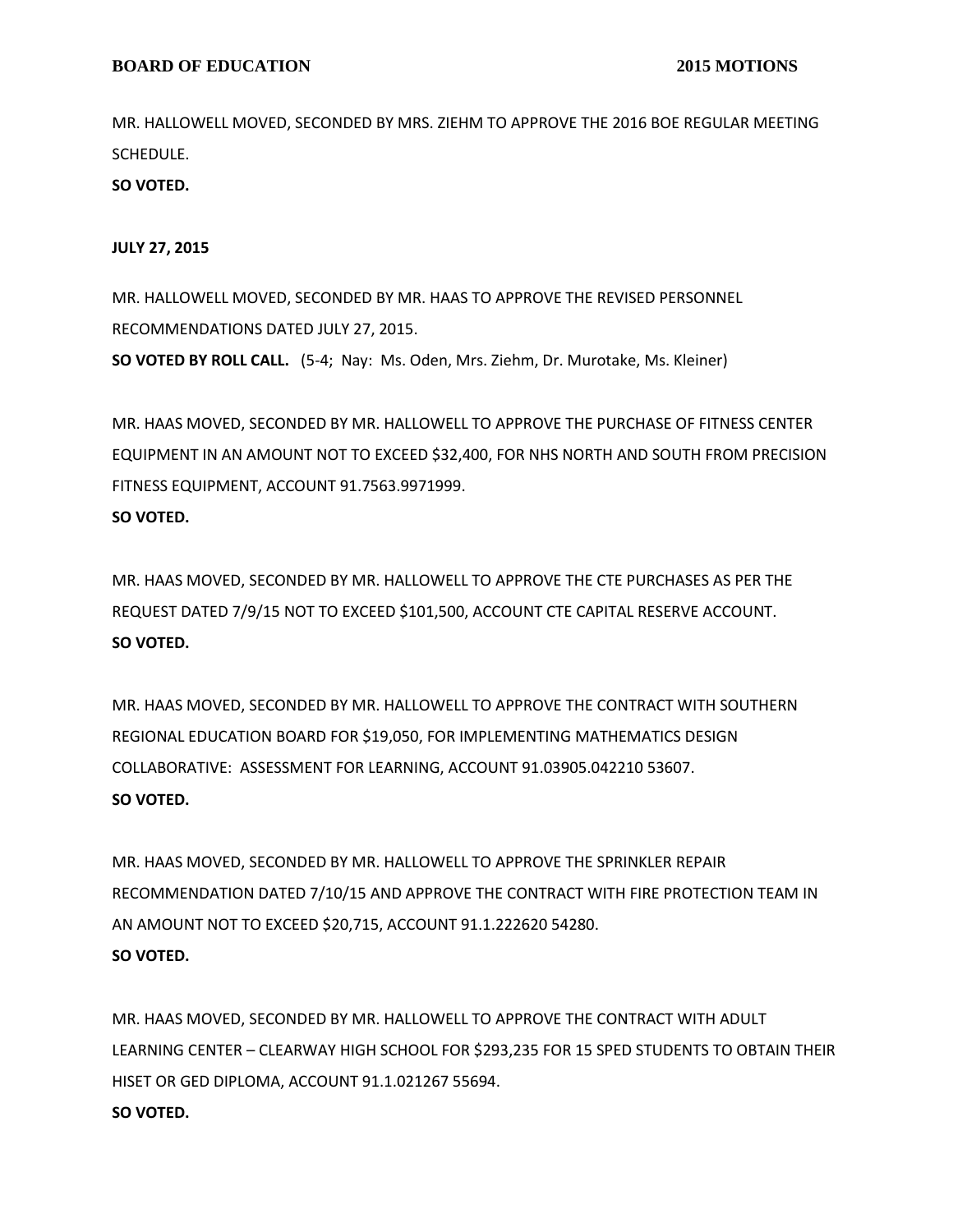MR. HAAS MOVED, SECONDED BY MR. HALLOWELL TO APPROVE THE CONTRACT WITH ADULT LEARNING CENTER – CLEARWAY HIGH SCHOOL FOR \$292,171 FOR UP TO 50 REGULAR EDUCATION STUDENTS TO OBTAIN THEIR HISET OR GED DIPLOMA, ACCOUNT 91.1.991110 53600. **SO VOTED.**

MR. HAAS MOVED, SECONDED BY MR. HALLOWELL TO APPROVE THE CONTRACT WITH CLARK ASSOCIATES FOR \$723,000 FOR OCCUPATIONAL THERAPY SERVICES TO SPED IDENTIFIED STUDENTS, ACCOUNT 91.1.022160 53614. **SO VOTED.**

MR. HAAS MOVED, SECONDED BY MR. HALLOWELL TO APPROVE THE CONTRACT WITH AMY MCCARTNEY, DBA ABC PHYSICAL THERAPY, FOR \$167,000 FOR PHYSICAL THERAPY SERVICES TO SPED STUDENTS, ACCOUNT 91.1.0022160 53614.

**SO VOTED.**

MR. HAAS MOVED, SECONDED BY MR. HALLOWELL TO APPROVE THE CONTRACT WITH BOOTHBY THERAPY SERVICES, LLC, FOR \$30,000 FOR ALTERNATIVE AUGMENTATIVE SERVICES FOR SPED STUDENTS, ACCOUNT 91.03956.022190 53628.

#### **SO VOTED.**

MR. HAAS MOVED, SECONDED BY MR. HALLOWELL TO APPROVE THE CONTRACT WITH CARROLL CENTER FOR THE BLIND FOR \$70,000, ACCOUNT 91.03956.022190 53628. **SO VOTED.**

MR. HAAS MOVED, SECONDED BY MR. HALLOWELL TO APPROVE THE CONTRACT WITH TERESA BOLICK, PH.D. LICENSED PSYCHOLOGIST FOR \$15,000, FOR CONSULTING SERVICES FOR INTENSIVE NEEDS PROGRAMS, ACCOUNT 91.03956.022190 53628. **SO VOTED.**

MR. HAAS MOVED, SECONDED BY MR. HALLOWELL TO APPROVE THE CONTRACT WITH TEACHTOWN, INC. FOR \$26,566.81 TO PROVIDE WEB-BASED LESSONS AND TRAINING FOR SPED STUDENTS ON THE AUTISM SPECTRUM, ACCOUNT 91.03956.022190 53628. **SO VOTED.**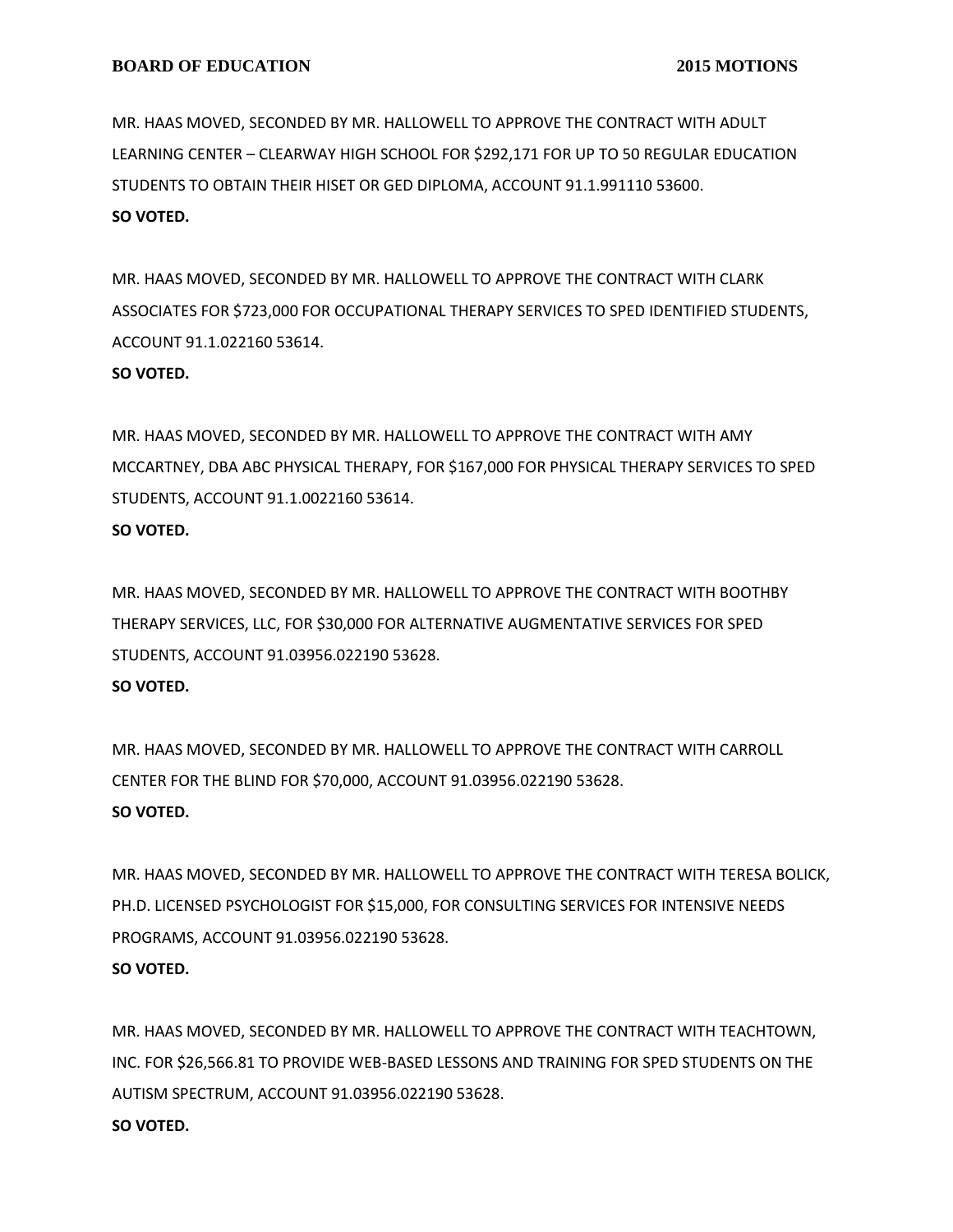MR. HAAS MOVED, SECONDED BY MR. HALLOWELL TO APPROVE THE CONTRACT WITH RETHINK AUTISM, INC., FOR \$12,700 FOR CURRICULUM, TRAINING, AND RESOURCES FOR STUDENTS ON THE AUTISM SPECTRUM, ACCOUNT 91.03956.022190 53628.

#### **SO VOTED.**

MRS. ZIEHM MOVED, SECONDED BY MR. HALLOWELL TO ELECT NICHOLAS AUDLEY, ASSISTANT PRINCIPAL, NASHUA HIGH SCHOOL, FOR THE 2015-16 SCHOOL YEAR, AT AN ANNUAL SALARY OF \$82,500 (PRORATED); TO ELECT STACY BACHELDER-GILES, INTERIM PRINCIPAL, BROAD STREET ELEMENTARY, FOR THE 2015-16 SCHOOL YEAR, AT AN ANNUAL SALARY OF \$90,000 (PRORATED); AND TO ELECT NATHAN BURNS, ASSISTANT PRINCIPAL, NASHUA HIGH SCHOOL, FOR THE 2015-16 SCHOOL YEAR, AT AN ANNUAL SALARY OF \$82,500 (PRORATED).

### **SO VOTED.**

MRS. ZIEHM MOVED, SECONDED BY MR. HALLOWELL TO APPROVE THE FOLLOWING PERSONNEL RECOMMENDATIONS APPROVED AT THE HUMAN RESOURCES COMMITTEE MEETING EARLIER THIS EVENING.

#### **SO VOTED.**

MRS. ZIEHM MOVED, SECONDED BY MR. HALLOWELL TO APPROVE CHANGE OF STATUS FOR HELAYNE TALBOTT FROM ASSISTANT PRINCIPAL (NHS SOUTH) TO INTERIM ASSISTANT PRINCIPAL (FAIRGROUNDS MIDDLE) FOR THE 2015-16 SCHOOL YEAR. **SO VOTED.**

MRS. ZIEHM MOVED, SECONDED BY MR. HALLOWELL TO APPROVE TINA HAMILTON AS THE INTERIM DIRECTOR OF GUIDANCE, NHS NORTH, FOR THE 2015-16 SCHOOL YEAR, \$81,000 PRORATED. **SO VOTED.**

MRS. ZIEHM MOVED, SECONDED BY MR. HALLOWELL TO APPROVE KATHLEEN SAAD FROM INTERIM ASSISTANT PRINCIPAL (.5 BIRCH HILL, .5 DR. CRISP) TO ASSISTANT PRINCIPAL (.5 BIRCH HILL AND .5 IC COORDINATION), FOR THE 2015-16 SCHOOL YEAR. **SO VOTED.**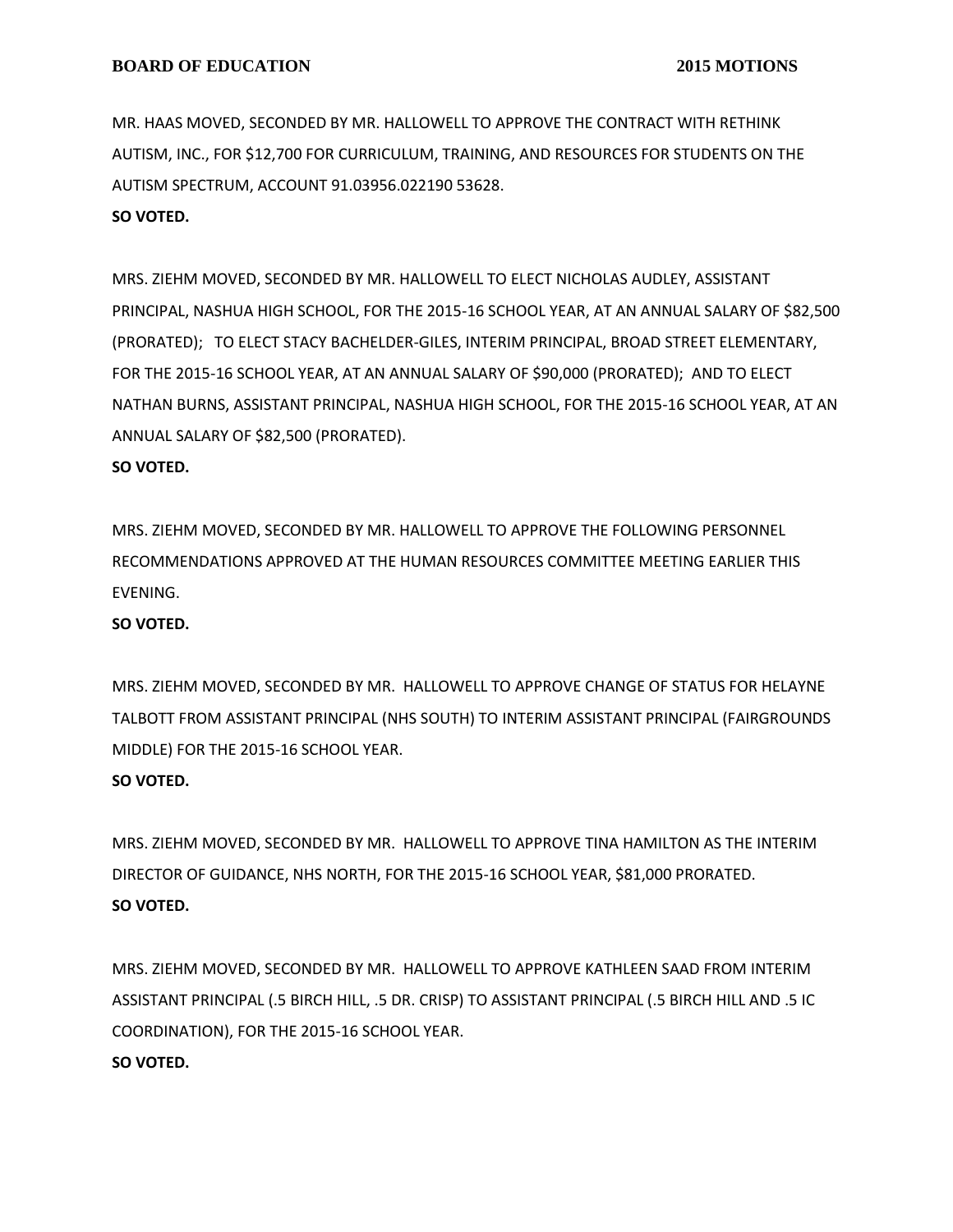MR. HALLOWELL MOVED, SECONDED BY MR. HAAS TO APPROVE THE SIDEBAR WITH A REVISED SCHEDULE FOR NASHUA HIGH SCHOOL NORTH CLASS ADVISORS FOR THE 2015-2016 SCHOOL YEAR. **SO VOTED.**

MR. HALLOWELL MOVED, SECONDED BY MRS. ZIEHM TO APPROVE THE FY 2015 FOURTH QUARTER REPORT ON GRANTS AND GIFTS.

# **SO VOTED.**

MR. HALLOWELL MOVED, SECONDED BY MR. HAAS TO APPROVE THE ACCEPTANCE OF THE \$2,500 GIFT FOR DR. CRISP ELEMENTARY SCHOOL, FROM ROBERTA ABODEELY, THE DR. CRISP SCHOOL NURSE. **SO VOTED.**

MR. HALLOWELL MOVED, SECONDED BY MR. HAAS TO APPROVE THE GRANT APPLICATION IN PARTNERSHIP WITH THE CENTER FOR SECONDARY SCHOOL REDESIGN. **SO VOTED.**

## **JUNE 29, 2015**

MR. HALLOWELL MOVED, SECONDED BY MR. HAAS TO ACCEPT AND PLACE ON FILE THE LETTER THE ADMINISTRATION GAVE US TO COMMISSIONER VIRGINIA BARRY, DATED JUNE 15, 2015. **SO VOTED.**

MR. FARRINGTON MOVED, SECONDED BY MR. HALLOWELL TO APPROVE \$125,663.54 FROM THE 2015 IT BUDGET FOR 133 DESKTOP COMPUTERS FROM IT INSIDERS AND 65 COMPUTER ACCESS POINTS FROM CUSTOM COMPUTERS, ACCOUNT 91.1.992225 71221. **SO VOTED.**

MR. FARRINGTON MOVED, SECONDED BY MR. HALLOWELL TO APPROVE \$180,181.72 FROM THE 2016 IT BUDGET FOR 182 DESKTOP COMPUTERS, 228 MONITORS, 54 LAPTOPS, AND 128 CHROMEBOOKS FROM IT INSIDERS, ACCOUNT 91.1.992225 71221. **SO VOTED.**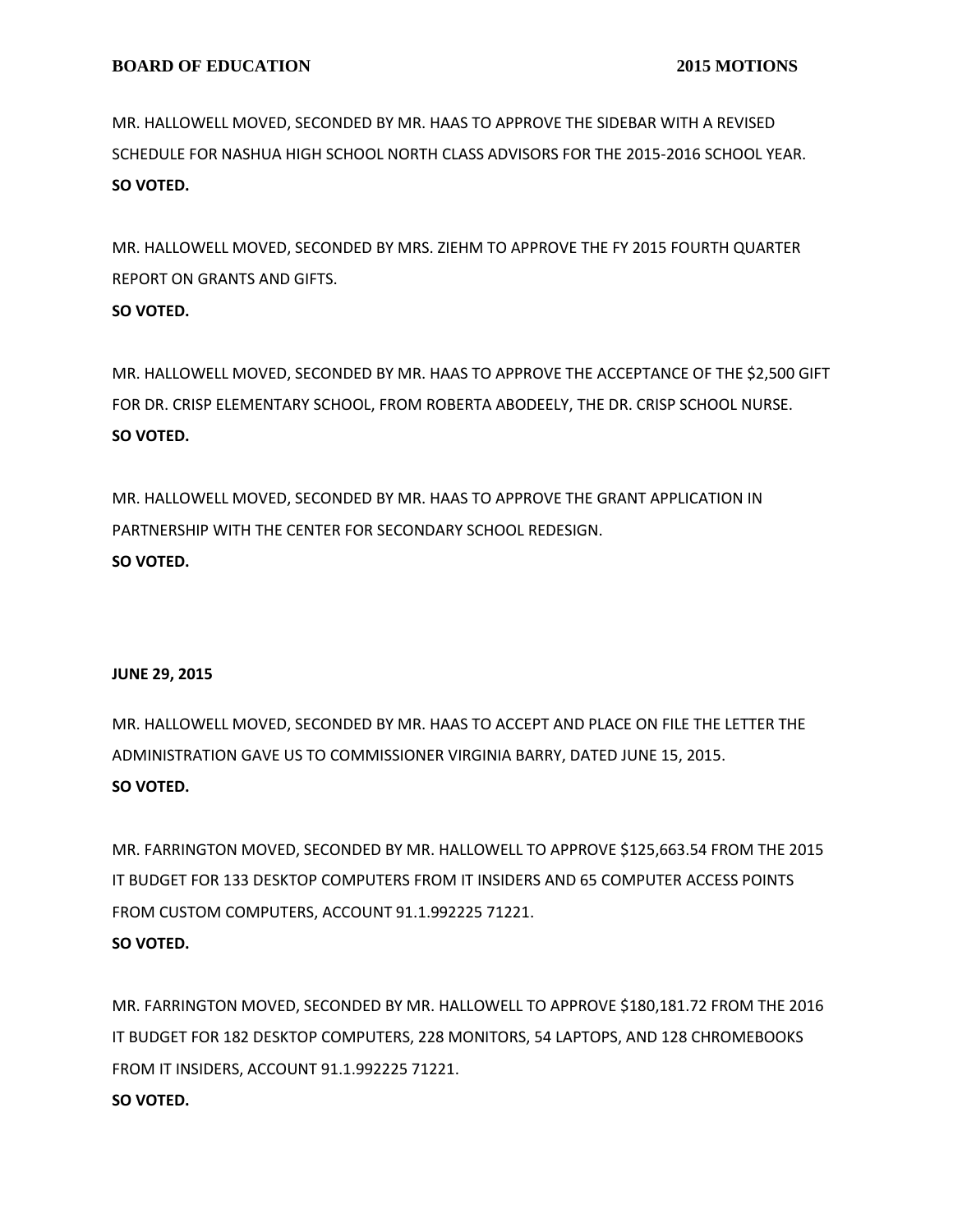MR. FARRINGTON MOVED, SECONDED BY MR. HALLOWELL TO APPROVE THE CONTRACT WITH FIRST CHURCH OF NASHUA FOR \$44,952 FOR THE 2015-16 SCHOOL YEAR BUILDING RENTAL, ACCOUNT 91.3800.231249 54807.

**SO VOTED BY ROLL CALL.** (6-0; Mr. Haas abstained)

MR. FARRINGTON MOVED, SECONDED BY MR. HALLOWELL TO APPROVE THE CONTRACT WITH DR. LEE ANN JUNG FOR \$11,500 FOR 2-DAY PROFESSIONAL LEARNING EXPERIENCE "GRADING EXCEPTIONAL & STRUGGLING LEARNERS" INCLUDING TRAVEL, ACCOUNT 91.3800.231249 53628. **SO VOTED.**

MS. ODEN MOVED, SECONDED BY MR. HALLOWELL TO ACCEPT THE REVISED GRADING SCALE PROPOSAL, AS PRESENTED.

#### **SO VOTED.**

MRS. ZIEHM, SECONDED BY MR. HALLOWELL TO APPROVE THE ELEMENTARY REPORT CARD. **SO VOTED.**

MRS. ZIEHM MOVED, SECONDED BY HALLOWELL TO APPROVE CHRISTINE BREEN AS THE DIRECTOR OF SPECIAL EDUCATION FOR THE 2015-16 SCHOOL YEAR AT AN ANNUAL SALARY OF \$97,000. **SO VOTED.**

MRS. ZIEHM MOVED, SECONDED BY MR. HALLOWELL TO APPROVE THE NON-AFFILIATED HANDBOOK AS AMENDED.

## **SO VOTED.**

MR. HALLOWELL MOVED, SECONDED BY MR. MOSHER TO AMEND THE MOTION TO READ \$552.50 INSTEAD OF \$533.00 AS THE SOCCER ASSISTANT COACH MAXIMUM SALARY. **SO VOTED.**

MRS. ZIEHM MOVED, SECONDED BY MR. HALLOWELL TO APPROVE THE UNITED COACH STIPENDS AS AMENDED.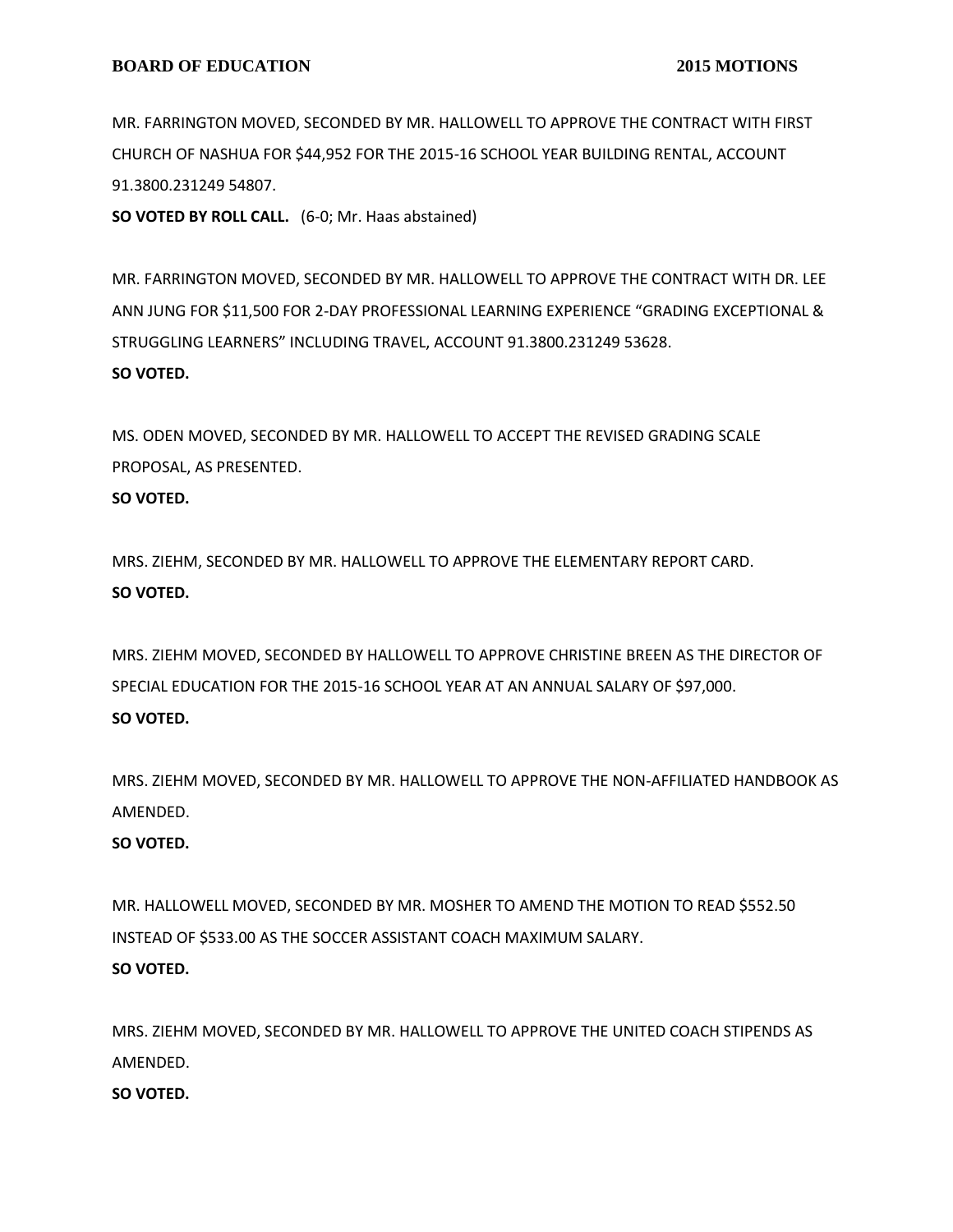MR. HALLOWELL MOVED, SECONDED BY MRS. ZIEHM TO APPROVE THE SUPERINTENDENT'S LETTER REGARDING LINKING AUDIO RECORDINGS TO THE DISTRICT WEBSITE, DATED JUNE 24, 2015. **SO VOTED.**

MR. HALLOWELL MOVED, SECONDED BY MS. ODEN TO AUTHORIZE ADMINISTRATION TO SPEND DOWN THE HURRICANE KATRINA RELIEF FUND, IN THE AMOUNT OF \$4,783.54 AND DIRECT THEM TO FIND AN ORGANIZATION THAT IS OVERSEEING THE DISPLACED FIRE VICTIMS IN THE CITY OF NASHUA. **SO VOTED.**

#### **MAY 26, 2015**

MR. HAAS MOVED, SECONDED BY MR. HALLOWELL TO APPROVE INSTALLATION OF A GREENHOUSE AT NO COST TO THE DISTRICT IN THE ELM STREET MIDDLE SCHOOL COURTYARD. **SO VOTED.**

MR. HAAS MOVED, SECONDED BY MS. MUISE TO APPROVE THE CONTRACT WITH FRANKLIN COVEY FOR \$22,500 FOR "THE LEADER IN ME" TRAINING AT AMHERST STREET SCHOOL, ACCOUNT 91.03525.99200 53600; FUNDS TO COME FROM A MAST GRANT.

## **SO VOTED.**

MR. HAAS MOVED, SECONDED BY MR. MOSHER TO RENEW THE CONTRACT WITH SERESC FOR \$123,260 FOR THE BRENTWOOD LEASE FROM AUGUST 1, 2015 THROUGH JUNE 30, 2016, ACCOUNT 91.1.082621 54899.

## **SO VOTED.**

MR. HAAS MOVED, SECONDED BY MR. HALLOWELL TO ACCEPT A CHECK FROM GREATER NASHUA ARTS INITIATIVE FOR \$18,296.57; AND THAT THE FUNDS BE RESERVED FOR FUTURE MAINTENANCE OF THE KEEFE CENTER FOR THE ARTS.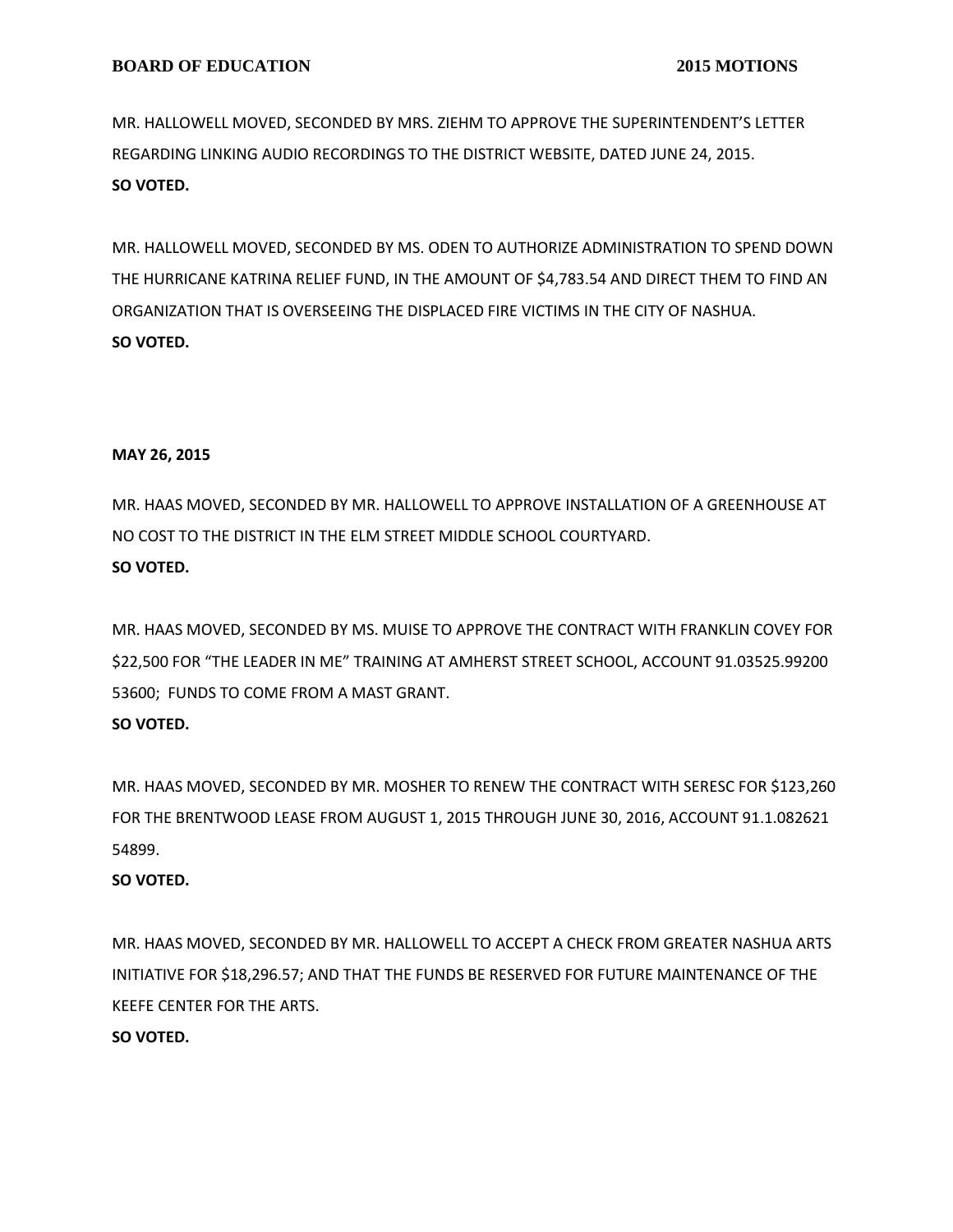MR. HAAS MOVED, SECONDED BY MR. HALLOWELL TO APPROVE THE CONTRACT WITH AMERICAN SPORTS FLOORS FOR \$529,325 FOR GYM FLOOR RESURFACING AT NASHUA HIGH NORTH AND SOUTH, ACCOUNT 91.5800.994600 81200.

#### **SO VOTED.**

MR. HAAS MOVED, SECONDED BY MR. HALLOWELL TO APPROVE THE TRANSFER REPORT FOR APRIL 2015.

## **SO VOTED.**

DR. MUROTAKE MOVED, SECONDED BY MS. ODEN TO APPROVE 6TH GRADE SOCIAL STUDIES TEXTBOOK SELECTION "GEOGRAPHY, ECONOMICS AND HISTORY" BY MCGRAW HILL, NASHUA EDITION, AND TO RECOMMEND APPROVAL OF THE BUDGETED \$70,000, WITH THE REMAINING \$6,165.60 TO COME FROM ADDITIONAL BOOK LINES.

#### **SO VOTED.**

MR. HAAS MOVED, SECONDED BY MS. ODEN TO APPROVE THE REVISED PERSONNEL RECOMMENDATIONS OF MAY 20, 2015. **SO VOTED.**

MR. HAAS MOVED, SECONDED BY MS. ODEN TO RE-ELECT SHARON COFFEY AS INTERIM PRINCIPAL AT FAIRGROUNDS MIDDLE SCHOOL FOR THE 2015-16 SCHOOL YEAR. **SO VOTED.**

#### **MAY 11, 2015**

MS. VAN TWUYVER MOVED, SECONDED BY MRS. ZIEHM MOVED TO APPROVE POPPS GBAA, SEXUAL DISCRIMINATION AND HARASSMENT – INVOLVING STAFF, AS AMENDED. **SO VOTED.**

MS. VAN TWUYVER MOVED, SECONDED BY MR. MOSHER TO APPROVE POPPS JJJC, STUDENT ACTIVITY FEE, AS AMENDED. **SO VOTED.**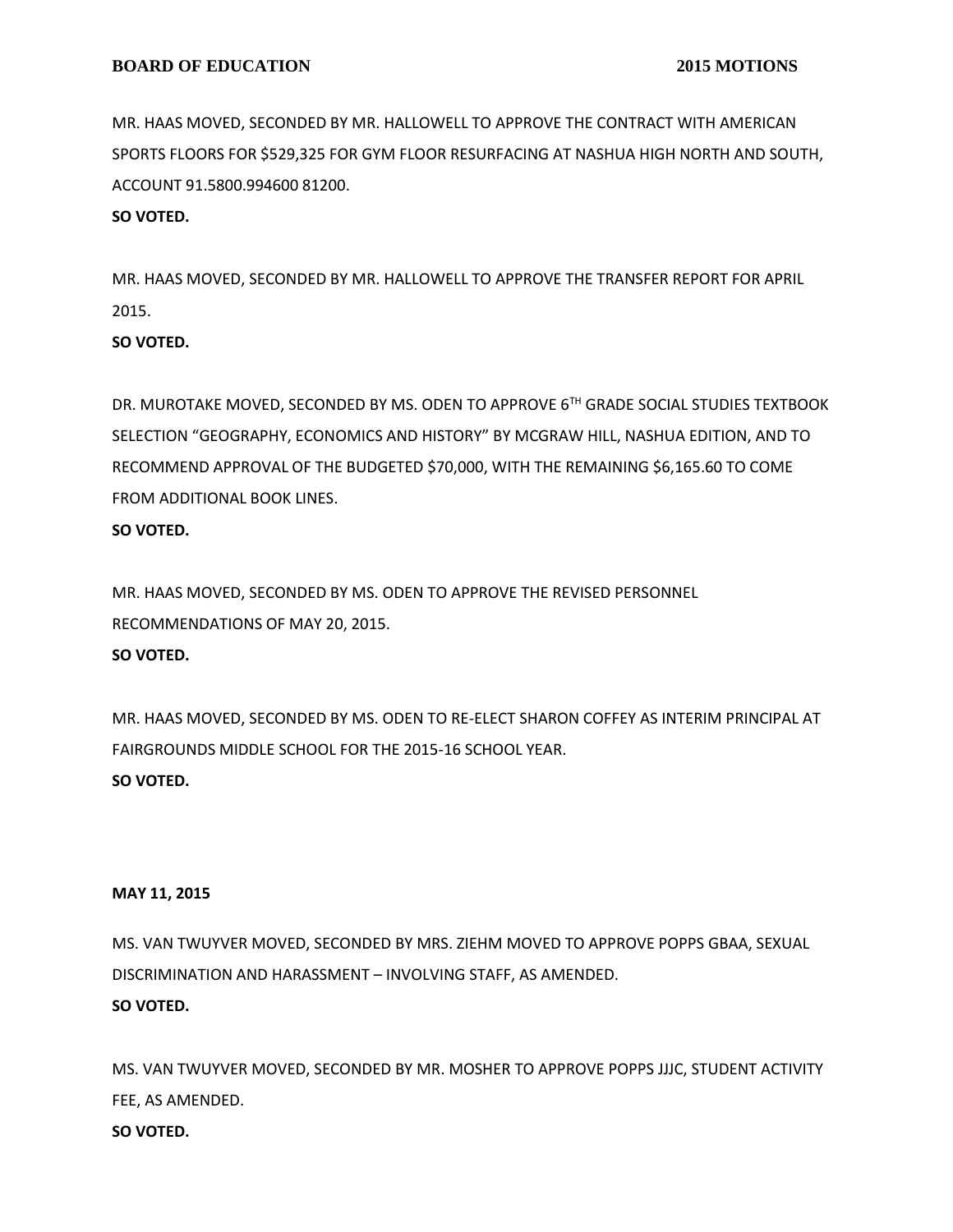MS. VAN TWUYVER MOVED, SECONDED BY MR. MOSHER TO APPROVE POPPS POLICY ILBA, ASSESSMENT, AS AMENDED.

**SO VOTED.**

MS. VAN TWUYVER MOVED, SECONDED BY DR. MUROTAKE TO APPROVE POPPS POLICY ILBAA, HIGH SCHOOL COMPETENCY ASSESSMENTS (PASSED POLICY COMMITTEE 4/7/15). **SO VOTED BY ROLL CALL**. (5-2; Nay: Mrs. Ziehm, Ms. Muise)

MS. VAN TWUYVER MOVED, SECONDED BY DR. MUROTAKE TO APPROVE POPPS POLICY IHBH, EXTENDED LEARNING OPPORTUNITIES (PASSED POLICY COMMITTEE 4/7/15). **Motion Fails by Roll Call**. (3-4; Yes: Ms. Van Twuyver, Dr. Murotake, Mr. Farrington)

MS. VAN TWUYVER MOVED, SECONDED BY DR. MUROTAKE TO RESCIND POPPS POLICY 1125, HUMAN RESOURCES COMMITTEE (REPLACED BY BDEB - APPROVED BY BOE 4/13/15). **SO VOTED.**

MS. VAN TWUYVER MOVED, SECONDED BY MR. MOSHER TO RESCIND POPPS POLICY 10215, STUDENT ACTIVITY FEE (REPLACED BY POPPS JJJC).

#### **SO VOTED.**

MRS. ZIEHM MOVED, SECONDED BY MR. MOSHER TO APPROVE THE TEACHER RENOMINATIONS DATED MAY 7, 2015, AS PRESENTED.

## **SO VOTED.**

MRS. ZIEHM MOVED, SECONDED BY MR. MOSHER TO APPROVE THE REVISED ATHLETIC FEE SCHEDULE AS PRESENTED.

## **SO VOTED.**

MR. FARRINGTON MOVED, SECONDED BY MR. MOSHER TO APPROVE THE EMPLOYMENT AGREEMENT BETWEEN THE NASHUA BOARD OF EDUCATION AND THE SUPERINTENDENT OF SCHOOLS, JULY 1, 2015 TO JUNE 30, 2017. **SO VOTED BY ROLL CALL.** (5-2; Nay: Ms. Muise, Mrs. Ziehm)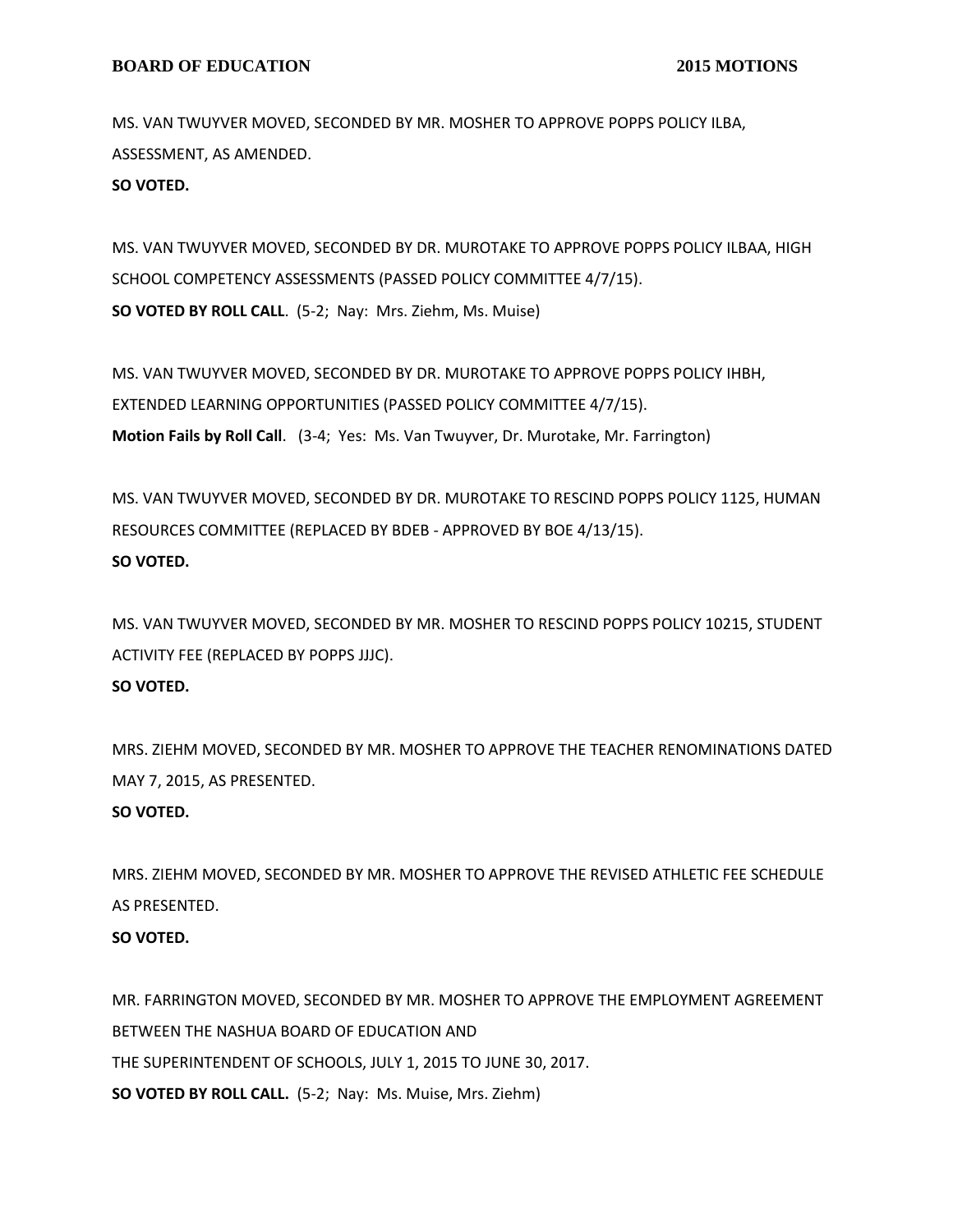#### **APRIL 23, 2015**

MR. HAAS MOVED, SECONDED BY MS. MUISE TO APPROVE THE CONTRACT WITH TYCO SIMPLEX GRINNEL FOR \$29,251.41 FOR ADDITIONAL FIRE SUPPRESSION SUPPORT FOR THE MAIN MDF CLOSET AT NHS SOUTH TO REPLACE THE WATER-BASED SPRINKLER, ACCOUNT #91.1.99225 71221. **SO VOTED.**

MR. HAAS MOVED, SECONDED BY MR. HALLOWELL TO APPROVE THE CONTRACT WITH PROAV SYSTEMS FOR \$85,638 FOR CLASSROOM INTERACTIVE SYSTEMS AT FAIRGROUNDS ELEMENTARY SCHOOL, TITLE I ACCOUNT #91.03725.152210 71999.

#### **SO VOTED.**

MR. HAAS MOVED, SECONDED BY MR. HALLOWELL TO APPROVE THE CONTRACT WITH PROAV SYSTEMS FOR \$18,120 FOR CLASSROOM INTERACTIVE SYSTEMS FOR ELL CLASSROOMS, TITLE 3 ACCOUNT #91.03775.991260 71999.

#### **SO VOTED.**

MR. HAAS MOVED, SECONDED BY MR. HALLOWELL TO APPROVE THE CONTRACT WITH MAHESH SHARMA FOR AN AMOUNT NOT TO EXCEED \$14,000 TO INCREASE KNOWLEDGE OF AND IMPLEMENTATION OF BEST PRACTICES IN MATHEMATICS INSTRUCTION IN THE PRIMARY GRADES AT DR. CRISP ELEMENTARY, ACCOUNT #91.03800.992210 53628. **SO VOTED BY ROLL CALL.** (6-3; Nay: Ms. Oden, Mrs. Ziehm, Ms. Muise)

MR. HAAS MOVED, SECONDED BY MR. HALLOWELL TO APPROVE THE CONTRACT WITH FRONTLINE TECHNOLOGIES FOR \$17,500 FOR AESOP SOFTWARE, A SOFTWARE MODULE TO BE USED FOR CONTACTING AND PLACING SUBSTITUTE TEACHERS AND PARA-EDUCATORS, ACCOUNT #91.1.992225 71228.

#### **SO VOTED.**

MR. HAAS MOVED, SECONDED BY MR. HALLOWELL TO APPROVE THE CONTRACT WITH VIKING ROOFING FOR \$665,565 FOR ROOFING REPLACEMENT AT DR. CRISP ELEMENTARY, ACCOUNT #91.5800.994600 81200 1076.91.15.30 81200.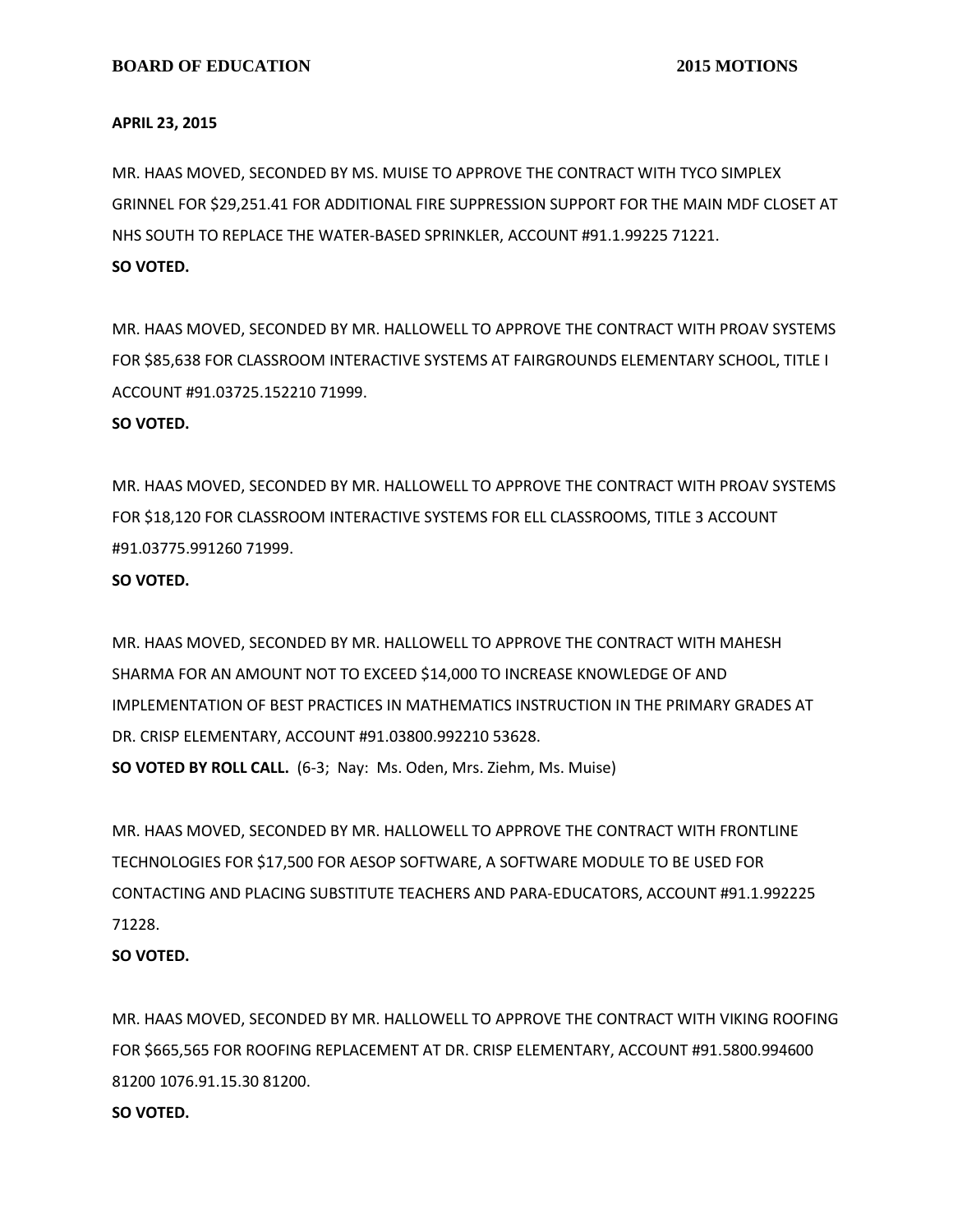MR. HAAS MOVED, SECONDED BY MR. HALLOWELL TO APPROVE THE CONTRACT WITH A&M ROOFING FOR \$382,000 FOR ROOFING REPLACEMENT AT ELM STREET MIDDLE, ACCOUNT #91.5800.994600 81200 1076.91.15.30 81200.

**SO VOTED.**

MR. HAAS MOVED, SECONDED BY MR. HALLOWELL TO APPROVE THE CONTRACT WITH COROLLA CONTRACTING FOR \$125,700 FOR ROOFING REPLACEMENT AT FAIRGROUNDS MIDDLE AND NEW SEARLES ELEMENTARY, ACCOUNT #91.5800.994600 81200 1076.91.15.30 81200. **SO VOTED.**

MR. HAAS MOVED, SECONDED BY MR. HALLOWELL TO APPROVE THE CONTRACT WITH MEADOWS CONSTRUCTION FOR \$106,635 FOR SHINGLED ROOFING REPLACEMENT AT FAIRGROUNDS MIDDLE, PENNICHUCK MIDDLE, AND PLANT OPERATIONS, ACCOUNT #91.5800.994600 81200 1076.91.15.30 81200.

**SO VOTED.**

MR. HAAS MOVED, SECONDED BY MR. HALLOWELL TO APPROVE THE PURCHASE OF ADDITIONAL SOCIAL STUDIES BOOKS FOR GRADE 8 IN THE AMOUNT OF \$20,769, ACCOUNT #91.1.992212 61875. **SO VOTED.**

MR. HAAS MOVED, SECONDED BY MR. HALLOWELL TO ACCEPT AND PLACE ON FILE THE CONTRACTS/COSTS OVER \$10,000 (JAN 2014-DEC 2014). **SO VOTED.**

MR. HAAS MOVED, SECONDED BY MR. HALLOWELL TO ACCEPT AND PLACE ON FILE THE SINGLE AUDIT (YEAR ENDED JUNE 30, 2014). **SO VOTED.**

MR. HAAS MOVED, SECONDED BY MR. HALLOWELL TO APPROVE THE PURCHASE OF ONE MARKET FORGE INDUSTRIES MODEL EJ-10E CONVECTION STEAMER FOR THE ELM STREET MIDDLE SCHOOL CAFETERIA, FROM KITTREDGE FOODSERVICE EQUIPMENT & SUPPLIES, FOR A TOTAL OF \$10,834, INCLUDING FREIGHT AND ASSEMBLY, TO BE FUNDED FROM THE CTE FUND BALANCE. **SO VOTED.**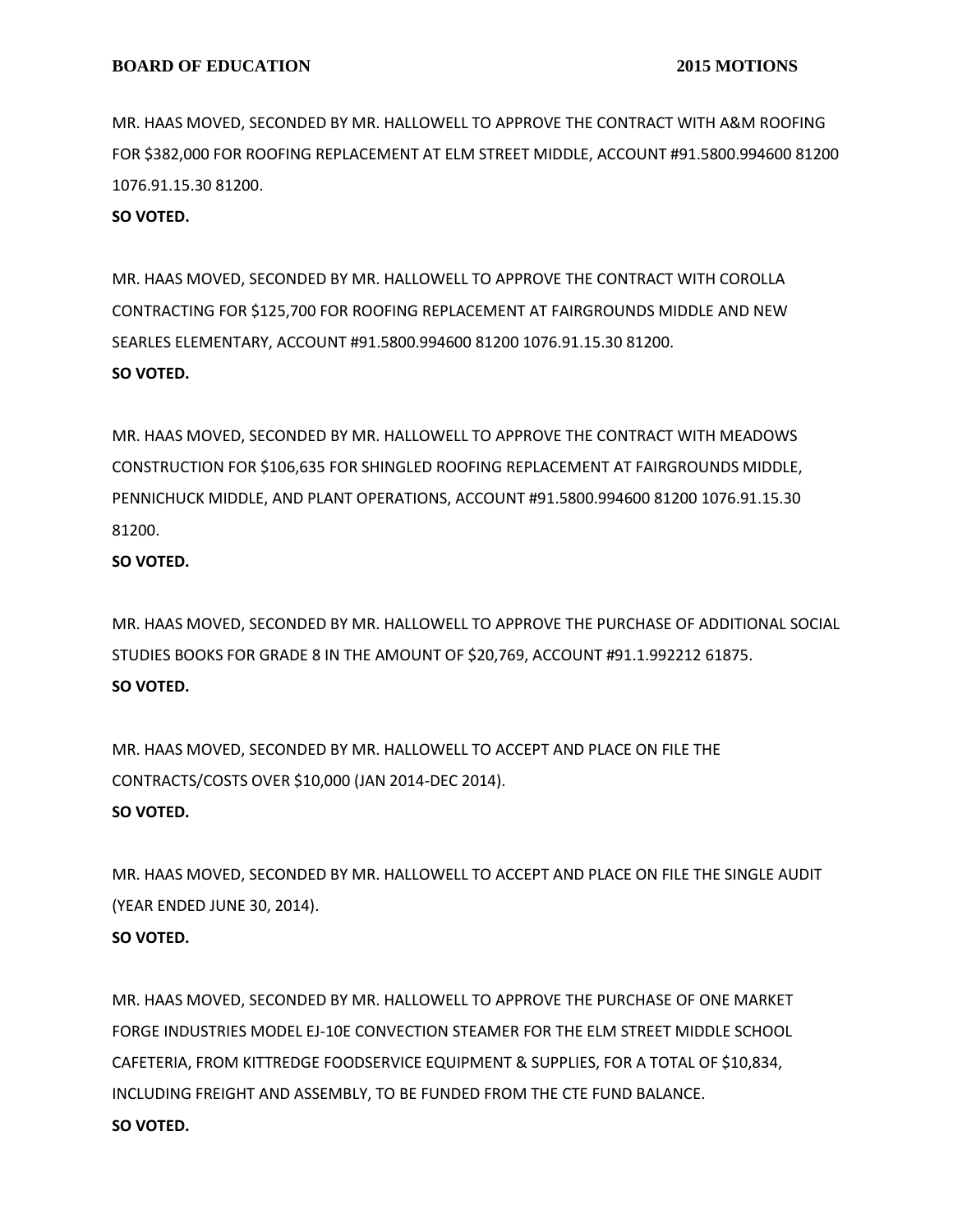#### **APRIL 13, 2015**

MS. MUISE MOVED, SECONDED BY MR. MOSHER TO ACCEPT THE LIST OF POTENTIAL REDUCTIONS, AS PROPOSED BY THE BUDGET COMMITTEE. **SO VOTED BY ROLL CALL**. (6-3; Nays: Mr. Haas, Ms. Oden Mr. Hallowell,)

MS. VAN TWUYVER MOVED, SECONDED BY MR. HALLOWELL TO APPROVE POPPS IMBA, ON-LINE EDUCATION, AS AMENDED. **SO VOTED.**

MS. VAN TWUYVER MOVED, SECONDED BY MR. HALLOWELL TO APPROVE POPPS IMBA-R, ON-LINE ALTERNATIVE CREDIT OPTION APPLICATION, AS AMENDED. **SO VOTED.**

MS. VAN TWUYVER MOVED, SECONDED BY MR. HALLOWELL TO APPROVE POPPS IMBC-R, ALTERNATIVE CREDIT OPTIONS, PROCESS, PROCEDURES AND FORMS, AS AMENDED. **SO VOTED.**

DR. MUROTAKE MOVED, SECONDED BY MRS. ZIEHM, TO AMEND THE MOTION BY REMOVING THE ITALICIZED "ILBAA" IN THE UPPER RIGHT HAND OF THE POLICY ON THE FIRST PAGE. **SO VOTED.**

MR. HALLOWELL MOVED, SECONDED BY MS. VAN TWUYVER, TO AMEND THE MOTION BY REMOVING THE ASTERISK LINE, AND CREATING TWO LINES FOR THE COLLEGE CREDIT / DUAL CREDIT. ONE TO SAY, "COLLEGE CREDIT UNDER THE PROVISIONS OF ILBAA-R", AND THE OTHER WOULD SAY "DUAL CREDIT UNDER THE PROVISIONS OF ILBAA-R, AND THE COURSE GRADE IS FACTORED INTO THE STUDENT'S GRADE POINT AVERAGE."

## **SO VOTED.**

MS. VAN TWUYVER MOVED, SECONDED BY MR. HALLOWELL TO APPROVE POPPS IMBC, ALTERNATIVE CREDIT OPTIONS, AS AMENDED. **SO VOTED.**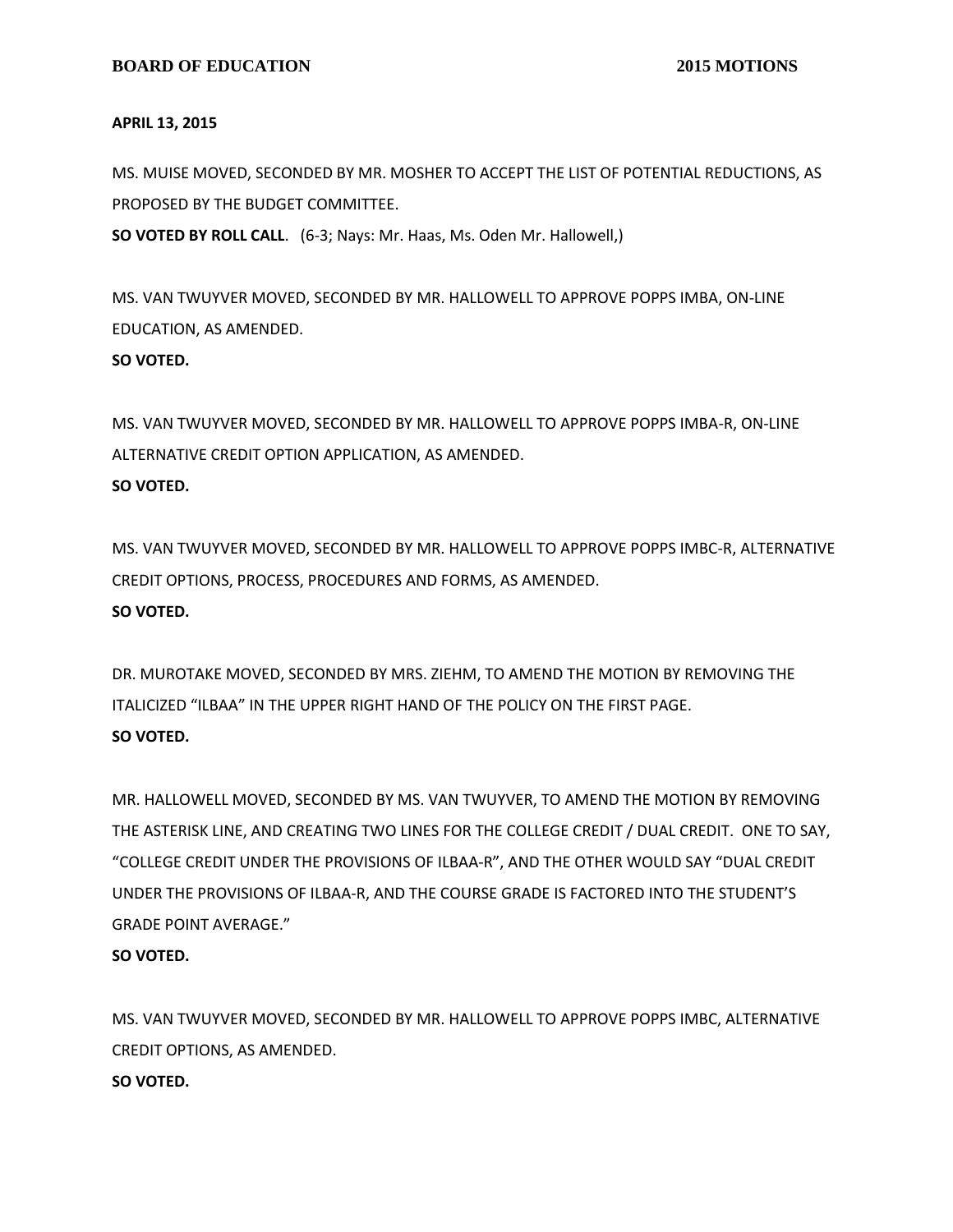DR. MUROTAKE MOVED, SECONDED BY MRS. ZIEHM TO ACCEPT AND PLACE ON FILE, THE RESPONSE TO THE CTE AUDIT, DATED 10/3/14, AS PRESENTED BY ADMINISTRATION. **SO VOTED.**

MR. HALLOWELL MOVED, SECONDED BY MS. VAN TWUYVER TO AMEND THE MOTION, TO USE OPTION #1 (REPLACING "THE MEMBERS" WITH "A MEMBER" IN THE FIRST LINE) FOR SECTION 5, IN POLICY BDEB.

**SO VOTED BY ROLL CALL**. (5-4; Nay: Ms. Oden, Dr. Murotake, Mrs. Ziehm, Ms. Muise)

MS. MUISE MOVED, SECONDED BY MR. HAAS TO APPROVE POLICY BDEB – HUMAN RESOURCES COMMITTEE, AS AMENDED.

**SO VOTED BY ROLL CALL.** (5-4; Nay: Ms. Oden, Dr. Murotake, Mrs. Ziehm, Ms. Muise)

MRS. ZIEHM MOVED, SECONDED BY MR. HALLOWELL TO AMEND THE MOTION BY ADDING, "THE HR COMMITTEE WILL BE NOTIFIED OF EXCEPTIONS TO THIS POLICY." **SO VOTED.**

MRS. ZIEHM MOVED, SECONDED BY MR. HALLOWELL TO APPROVE POLICY GCF – ADMINISTRATIVE AND SUPERVISORY VACANCIES, AS AMENDED.

## **SO VOTED.**

MR. HALLOWELL MOVED, SECONDED BY MR. MOSHER TO APPROVE THE GIFT TO FAIRGROUNDS MIDDLE SCHOOL FROM THE NH DEPARTMENT OF RESOURCES AND ECONOMIC DEVELOPMENT FOR \$1,000.

## **SO VOTED.**

MR. HALLOWELL MOVED, SECONDED BY MR. HAAS TO ACCEPT AND PLACE ON FILE, THE NASHUA GRANTS & GIFTS QUARTERLY UPDATE, THIRD QUARTER 2015 AS PRESENTED. **SO VOTED.**

MR. HALLOWELL MOVED, SECONDED BY MR. HAAS TO APPROVE THE AGREEMENT BETWEEN THE NASHUA BOARD OF EDUCATION AND THE NASHUA ASSOCIATION OF SCHOOL PRINCIPALS, JULY 1, 2014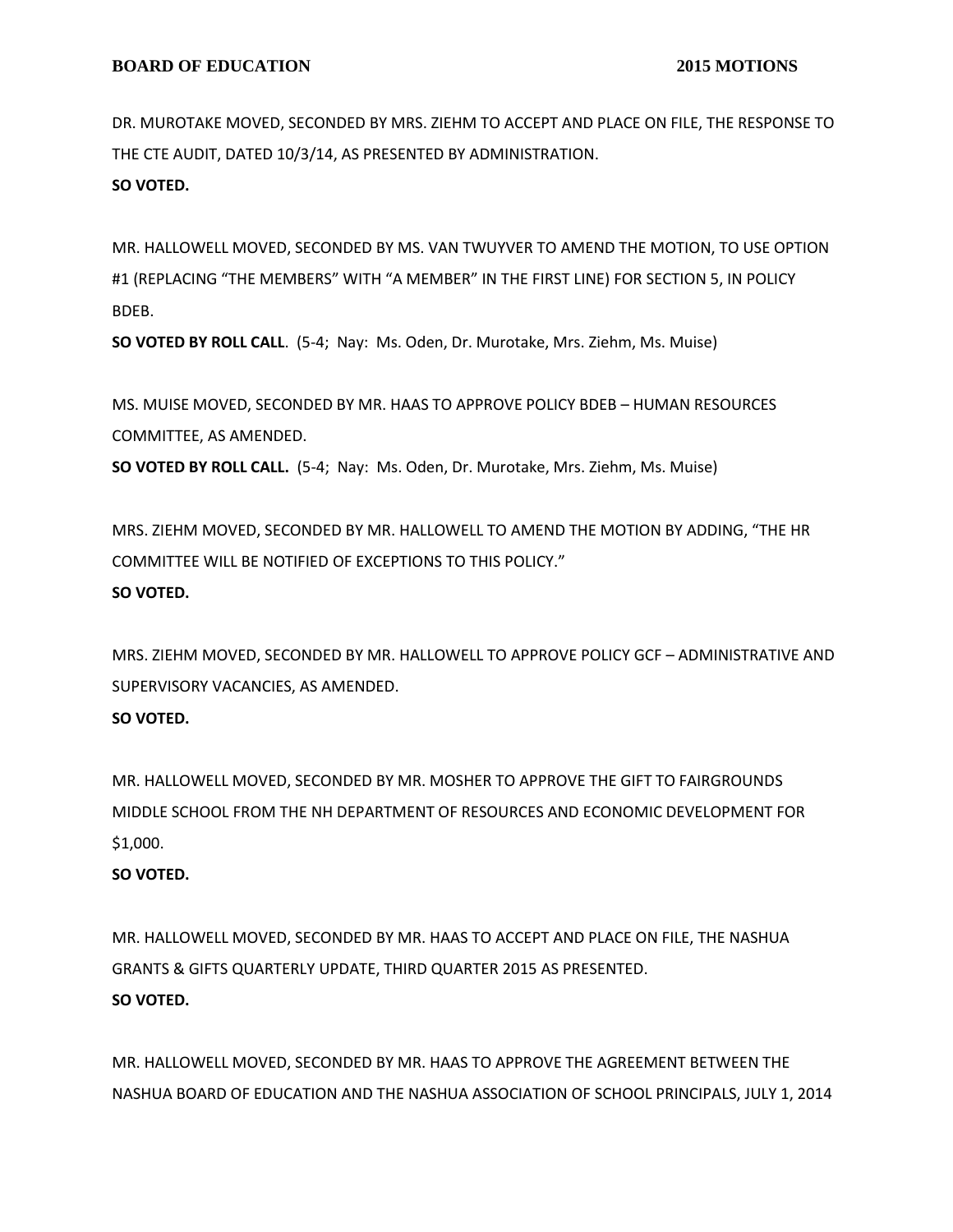#### **BOARD OF EDUCATION** 2015 MOTIONS

THROUGH JUNE 30, 2015.

**SO VOTED BY ROLL CALL.** (8-1; Nay: Mrs. Ziehm)

#### **MARCH 30, 2015**

MR. HAAS MOVED, SECONDED BY MR. MOSHER TO APPROVE THE PERSONNEL RECOMMENDATIONS #1- 10 AND 12-22, DATED MARCH 25, 2015. **SO VOTED.**

MR. HAAS MOVED, SECONDED BY MS. ODEN TO APPROVE PERSONNEL RECOMMENDATION #11, RETIREMENT, JANICE MARTIN, DIRECTOR OF SPECIAL EDUCATION, EFFECTIVE JUNE 30, 2015. **SO VOTED.**

MR. HAAS MOVED, SECONDED BY MS. ODEN TO APPROVE THE JOB DESCRIPTION FOR THE DIRECTOR OF CAREER AND TECHNICAL EDUCATION.

## **SO VOTED.**

MR. HAAS MOVED, SECONDED BY MS. ODEN TO APPROVE THE APPOINTMENT OF PATRICIA FAZIOLI AS PRINCIPAL OF DR. CRISP ELEMENTARY SCHOOL, EFFECTIVE JULY 1, 2015, AT A SALARY OF \$90,000. **SO VOTED.**

MR. HAAS MOVED, SECONDED BY DR. MUROTAKE TO APPROVE THE NASHUA NORTH-SOUHEGAN COOPERATIVE HOCKEY PROPOSAL FOR THE 2015-2016 HOCKEY SEASON. **SO VOTED.**

MS. MUISE MOVED, SECONDED BY MS. ODEN TO AMEND THE HOCKEY USER FEES THAT THE BOARD PREVIOUSLY APPROVED AT NASHUA HIGH SOUTH TO \$450, SHOULD THE NASHUA HIGH NORTH HOCKEY CO-OP PROPOSAL BE APPROVED BY THE NHIAA. **SO VOTED.**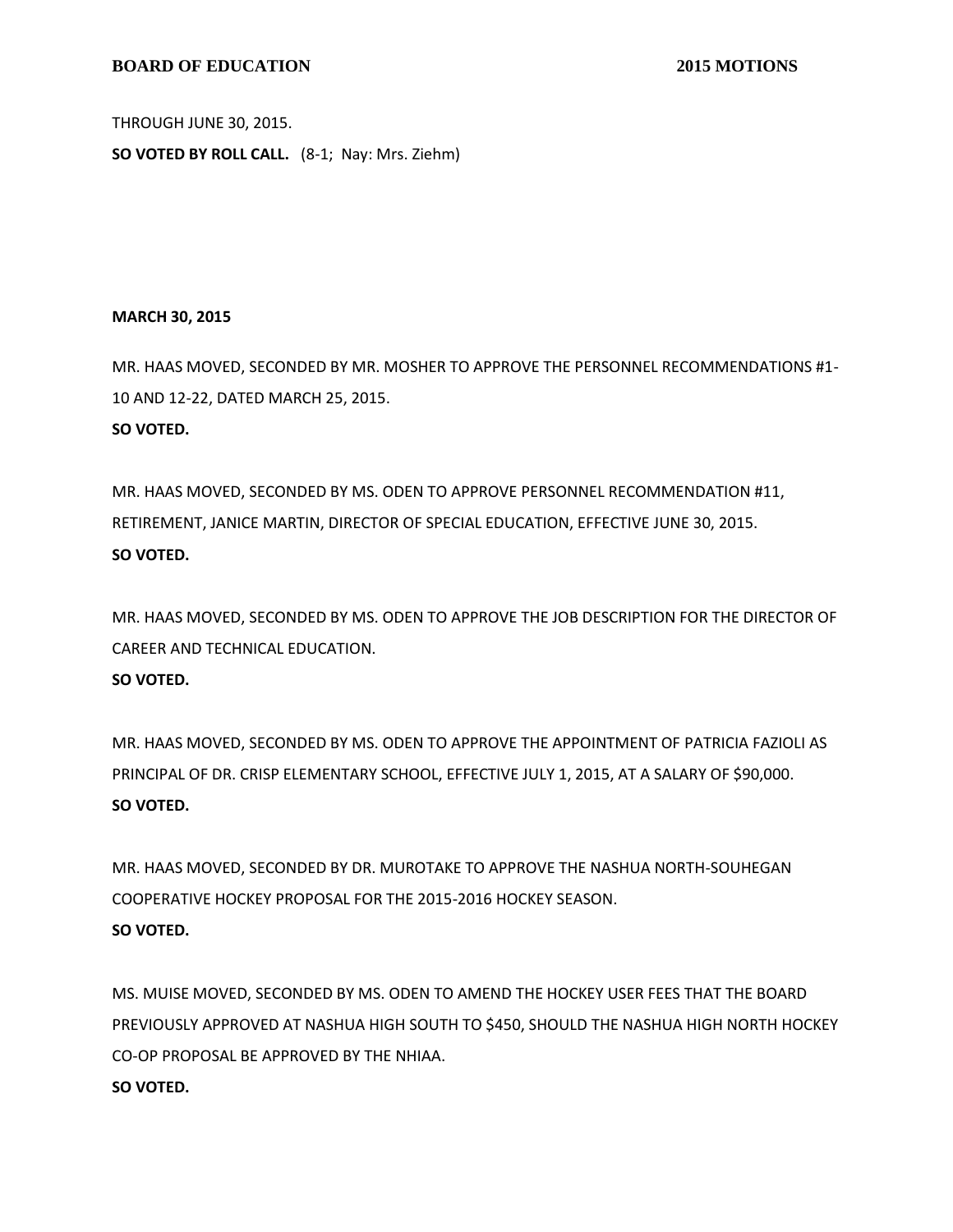MR. HAAS MOVED, SECONDED BY MS. MUISE TO APPROVE THE TWO-YEAR GRANT PROPOSAL TO NHDOE DROPOUT PREVENTION AND RECOVERY OVERSIGHT COUNCIL. **SO VOTED.**

MS. MUISE MOVED, SECONDED BY MS. ODEN TO APPROVE THE MINUTES DATED JANUARY 21, 2015, NOVEMBER 19, 2014, OCTOBER 22, 2014 AND SEPTEMBER 24, 2014, AS CORRECTED. **SO VOTED.**

## **MARCH 9, 2015**

MS. VAN TWUYVER MOVED, SECONDED BY MR. HALLOWELL TO APPROVE POPPS JIC – STUDENT BEHAVIOR STANDARDS, AS AMENDED.

## **SO VOTED.**

MS. VAN TWUYVER MOVED, SECONDED BY MR. HALLOWELL TO APPROVE POPPS JBAA – SEXUAL DISCRIMINATION, SEXUAL HARASSMENT, AND SEXUAL VIOLENCE – STUDENTS, AS AMENDED. **SO VOTED.**

MS. VAN TWUYVER MOVED, SECONDED BY MR. MOSHER TO APPROVE POPPS JBAA-R – SEXUAL DISCRIMINATION, SEXUAL HARASSMENT, AND SEXUAL VIOLENCE – STUDENTS - APPENDIX, AS AMENDED.

## **SO VOTED.**

MS. VAN TWUYVER MOVED, SECONDED BY MS. MUISE TO RESCIND 8420, GRIEVANCE PROCEDURE FOR ADDRESSING STUDENT/PARENT AND EMPLOYEE COMPLAINTS ALLEGING DISCRIMINATION OR HARASSMENT ON THE BASIS OF RACE, COLOR, NATIONAL ORIGIN, RELIGION, SEX, SEXUAL ORIENTATION, DISABILITY OR AGE.

## **SO VOTED.**

MS. VAN TWUYVER MOVED, SECONDED BY MRS. ZIEHM TO RESCIND POPPS 3441, STUDENT-PARENT COMPLAINT PROCEDURE FOR TITLES VI AND IX. **SO VOTED.**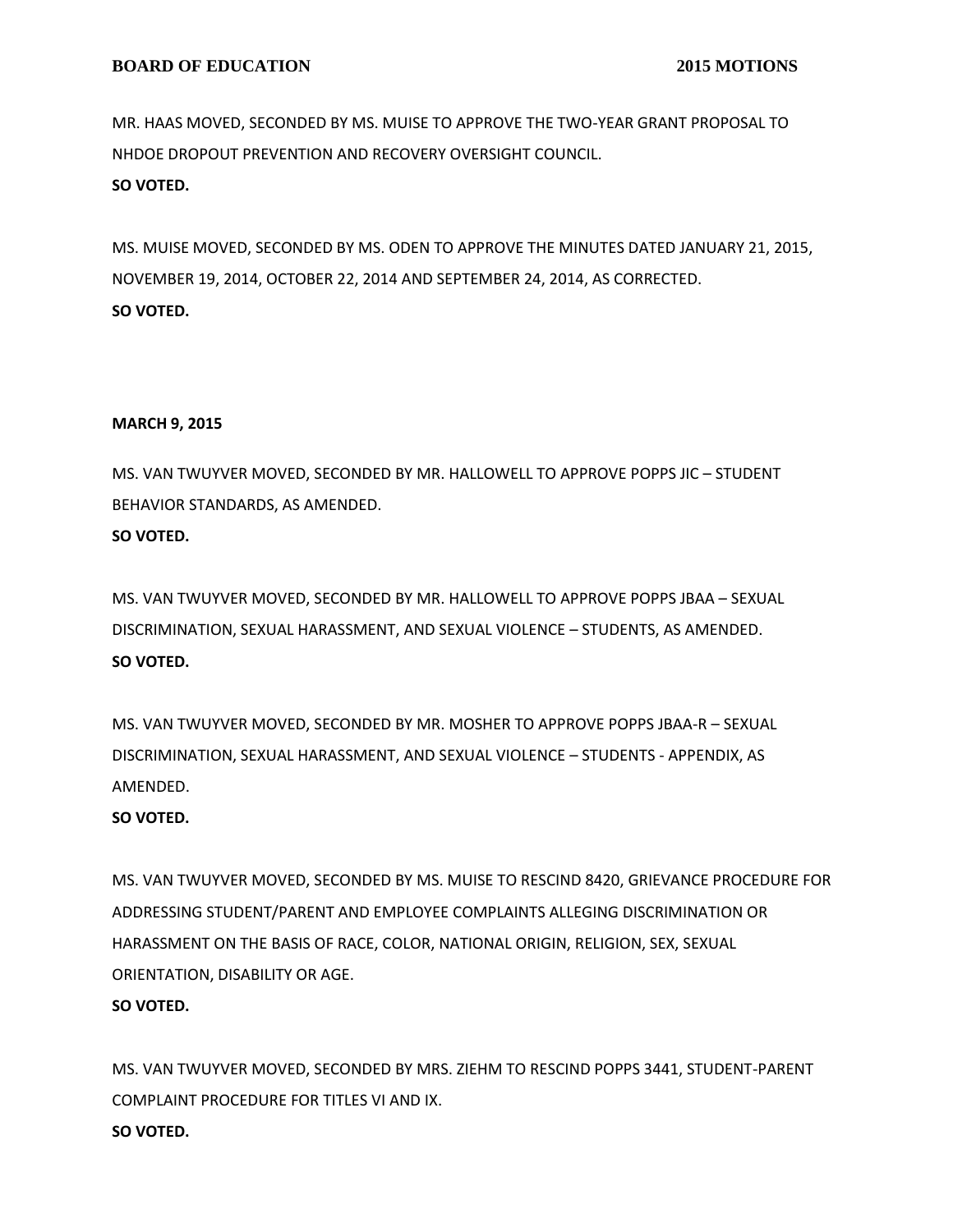MR. HALLOWELL MOVED, SECONDED BY MR. MOSHER TO AMEND THE MOTION, TO ADD, "…BUT NO MORE THAN ONE MEMBER OF THE HUMAN RESOURCES COMMITTEE AT A TIME." TO THE END OF THE SENTENCE THAT NOW ENDS WITH, "…FOR THESE POSITIONS."

**Motion Fails.**

MR. HALLOWELL MOVED, SECONDED BY MR. HAAS TO REFER POLICY 1125 BACK TO THE POLICY COMMITTEE.

### **SO VOTED.**

MS. VAN TWUYVER MOVED, SECONDED BY MR. MOSHER TO RENAME POLICY GCF, ELECTION/APPOINTMENT OF PERSONNEL TO GCFA. **SO VOTED.**

DR. MUROTAKE MOVED, SECONDED BY MS. ODEN TO MOVE THE GUIDELINES FOR PHYSICAL SCIENCE PORTFOLIO FOR PRE-REQUISITE EXEMPTION TO THE POLICY COMMITTEE. **SO VOTED.**

MS. ODEN MOVED, SECONDED BY DR. MUROTAKE TO APPROVE THE REVISION TO THE 2015-2016 SCHOOL CALENDAR, AS PRESENTED BY ADMINISTRATION. **SO VOTED.**

MS. ODEN MOVED, SECONDED BY DR. MUROTAKE TO AMEND THE MOTION TO STRIKE THE LAST SENTENCE THAT SAYS, "THE NASHUA SCHOOL DISTRICT WILL COMMUNICATE THIS INFORMATION TO PARENTS NOT LATER THAN THE CLOSE OF BUSINESS ON MARCH 13TH. **SO VOTED.**

DR. MUROTAKE MOVED, SECONDED BY MRS. ZIEHM THAT THE NASHUA SCHOOL DISTRICT COUNT ALL COMMUNICATIONS, WHETHER BY LETTER, EMAIL OR PHONE CALL, FROM A PARENT OR GUARDIAN, TO EXCUSE THE ABSENCE OF A STUDENT FROM SCHOOL ON THE DAYS THE STUDENT IS SCHEDULED TO TAKE THE SMARTER BALANCED ASSESSMENT, AS AN EXCUSED ABSENCE, WITH NO PENALTY TO THE STUDENT OR THE PARENT, PER THE NH STATE DEPARTMENT OF EDUCATION TECHNICAL ADVISORY. FURTHER, UPON RECEIPT OF SUCH A LETTER, EMAIL OR PHONE CALL, THE DISTRICT SHALL NOT RESCHEDULE THE STUDENT FOR A MAKE-UP EXAMINATION AT A LATER DATE, AS IT NORMALLY WOULD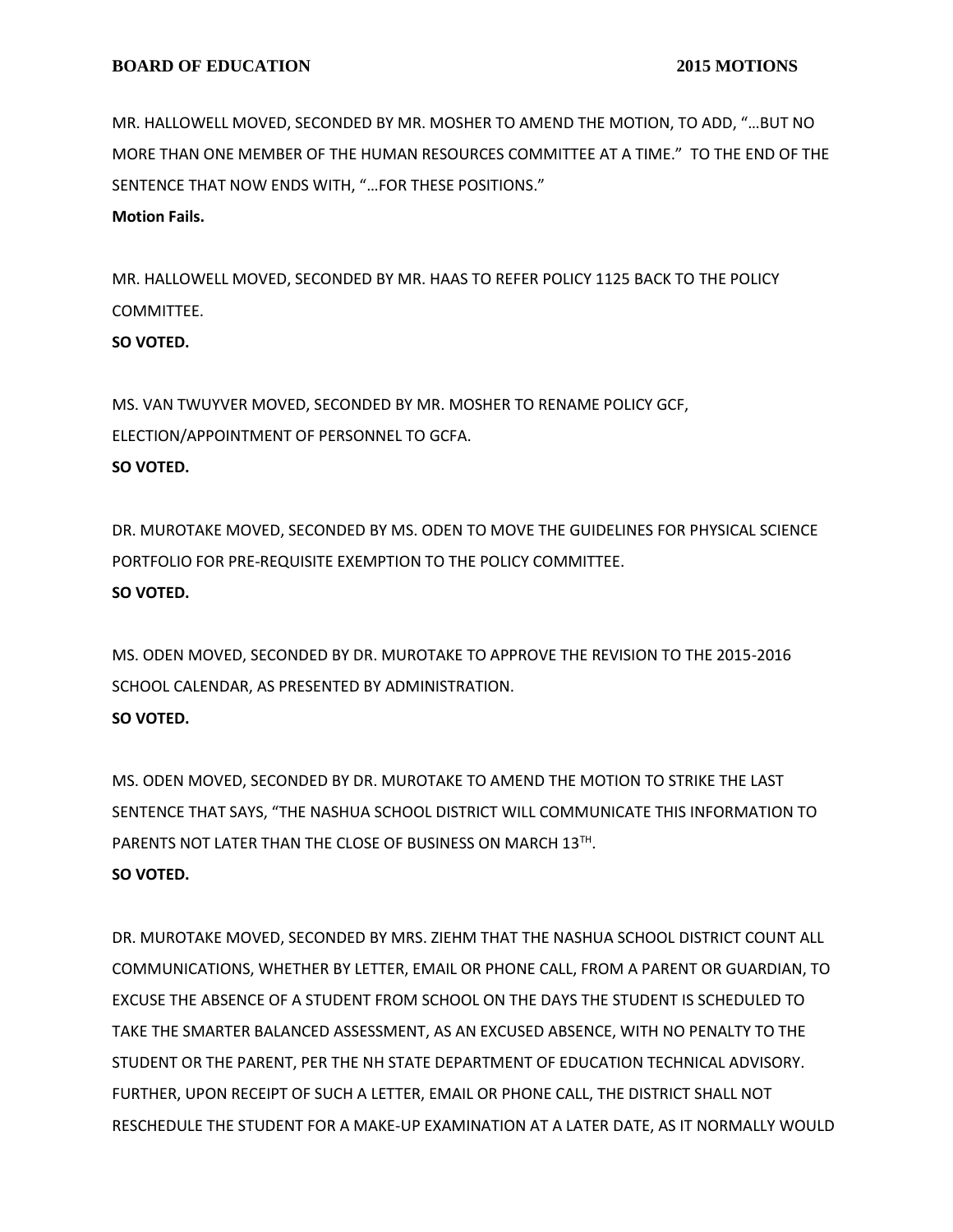IN CASES OF SICKNESS, ETC.

**SO VOTED BY ROLL CALL.** (5-4; Nay: Mr. Haas, Mr. Hallowell, Mr. Farrington, Mr. Mosher)

MS. MUISE MOVED, SECONDED BY MS. VAN TWUYVER TO AMEND THE MOTION, BY DELETING, "…BY NOT ADMITTING THE STUDENT INTO THE SMARTER BALANCED ASSESSMENT TESTING AREA PER THE SBA PROTOCOLS. SUCH A STUDENT WILL BE DIRECTED INSTEAD TO A MONITORED AREA, SUCH AS A STUDY HALL, AND PROVIDE STUDENTS…" AND REPLACING THAT WITH, "…BY PROVIDING AN ALTERNATIVE EDUCATIONAL ACTIVITY." AND TO DELETE, "PER THE NH STATE DEPARTMENT OF EDUCATION TECHNICAL ADVISORY."

#### **SO VOTED.**

DR. MUROTAKE MOVED, SECONDED BY MS. MUISE THAT THAT THE NASHUA SCHOOL DISTRICT COUNT ALL COMMUNICATIONS, WHETHER BY LETTER, OR EMAIL FROM A PARENT OR GUARDIAN, TO EXCUSE A STUDENT FROM TAKING THE SMARTER BALANCED ASSESSMENT. THE DISTRICT WILL PROVIDE THE STUDENT WITH AN ALTERNATIVE EDUCATIONAL ACTIVITY. NON-PARTICIPATION IN THE SBA SHALL NOT RESULT IN ANY PENALTY TO THE STUDENT OR THE PARENT. FURTHER, UPON RECEIPT OF SUCH A LETTER, OR EMAIL, THE DISTRICT SHALL NOT RESCHEDULE THE STUDENT FOR A MAKE-UP EXAMINATION AT A LATER DATE.

**Motion Fails by Roll Call.** (2-7; Yes: Dr. Murotake, Mrs. Ziehm)

#### **FEBRUARY 18, 2015**

MS. MUISE MOVED, SECONDED BY MR. MOSHER TO ACCEPT AND PLACE ON FILE THE STUDENT ACTIVITY FUNDS AUDIT.

#### **SO VOTED.**

DR. MUROTAKE MOVED, SECONDED BY MS. VAN TWUYVER THAT THE NASHUA BOE RESPECTFULLY REQUESTS THE NH STATE BOE TO CONDUCT FULLY NOTICED PUBLIC HEARINGS, LEADING TO A VOTE BY THE FULL STATE BOE TO ALLOW NH SCHOOL DISTRICTS A TRANSITION PERIOD OF TWO YEARS OR MORE TO USE EITHER NECAP OR SMARTER BALANCED ASSESSMENT AS THE ANNUAL SUMMATIVE ASSESSMENT FOR GRADE LEVELS THREE THROUGH EIGHT, AND ELEVEN. **SO VOTED BY ROLL CALL.** (6-2; Nay: Mr. Farrington, Mr. Mosher)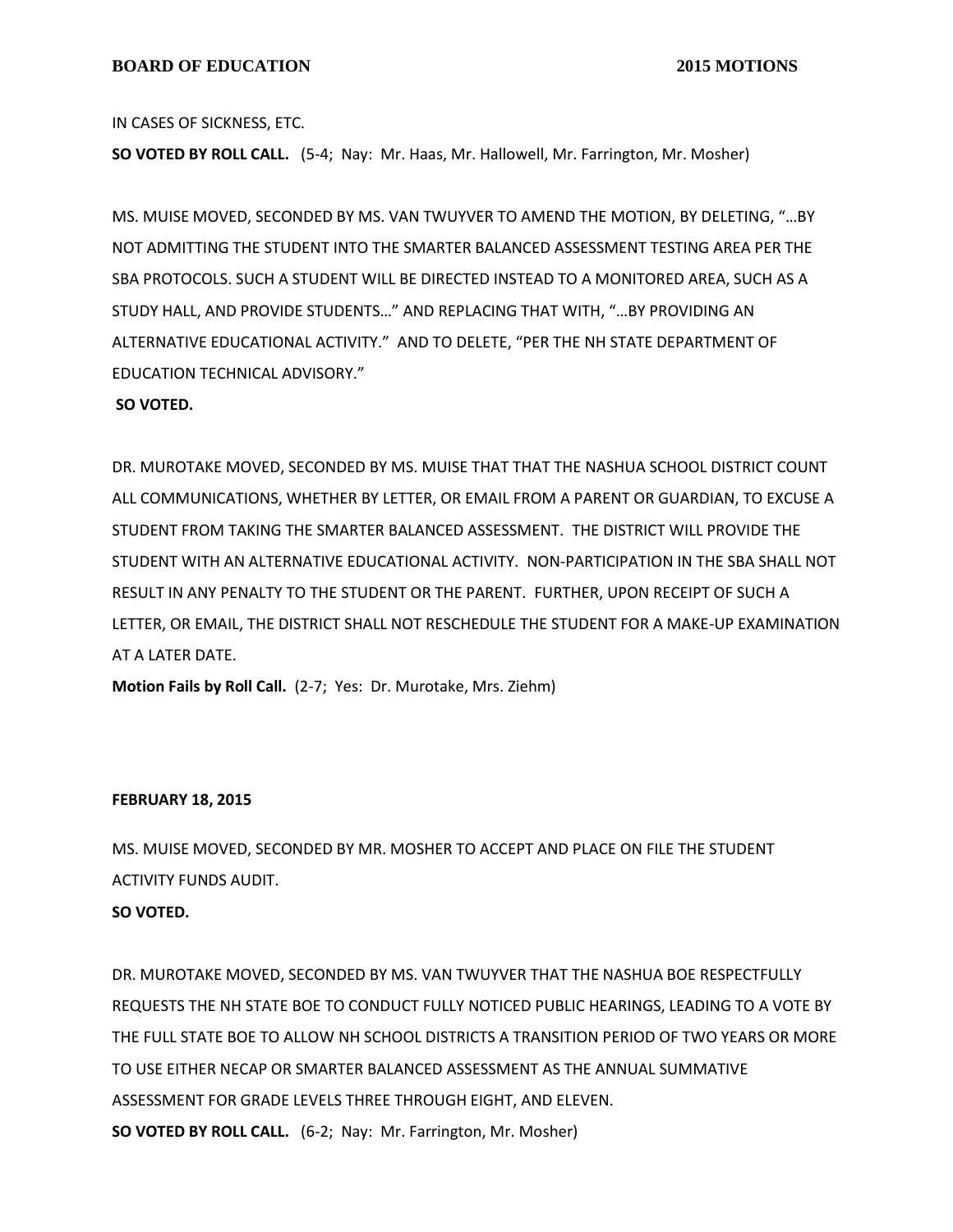MS. VAN TWUYVER MOVED, SECONDED BY MS. MUISE TO ACCEPT THE FOLLOWING GRANTS AND GIFTS: UNITED WAY OF GREATER NASHUA TO AMHERST STREET ELEMENTARY FOR \$1,200 FOR THE WE CAN PROGRAM; TARGET CORPORATION TO AMHERST STREET ELEMENTARY FOR \$1,000 FOR LIFE LONG LITERACY; NASHUA EDUCATION FOUNDATION TO DR. CRISP ELEMENTARY FOR \$624 FOR A DOCUMENT CAMERA; PTC COMPANY TO ELM STREET MIDDLE FOR \$30,000 IN-KIND FOR 3D MODELING SOFTWARE TO RUN 3D PRINTER; HULLINGER FAMILY FOUNDATION TO ELM STREET MIDDLE FOR \$6,700 FOR BACKYARD PRO GREENHOUSE II; BAE SYSTEMS TO NHS NORTH/NHS SOUTH FIRST TEAM FOR \$10,252 FOR FIRST TEAM; TURNPIKE PLAZA, CHOP ACQUISITION, LLC TO HIGH SCHOOL ATHLETIC BASEBALL AND SOFTBALL TEAMS FOR \$10,000 FOR EQUIPMENT.

## **SO VOTED.**

MR. MOSHER MOVED, SECONDED BY MS. ODEN TO APPROVE THE 2015-2016 SCHOOL CALENDAR AS PRESENTED.

**SO VOTED.**

## **FEBRUARY 11, 2015**

MS. VAN TWUYVER MOVED, SECONDED BY MRS. ZIEHM TO RESCIND POPPS 8420, GRIEVANCE PROCEDURE FOR ADDRESSING STUDENT/PARENT AND EMPLOYEE COMPLAINTS ALLEGING DISCRIMINATION OR HARASSMENT ON THE BASIS OF RACE, COLOR, NATIONAL ORIGIN, RELIGION, SEX, SEXUAL ORIENTATION, DISABILITY OR AGE.

## **SO VOTED.**

MS. VAN TWUYVER MOVED, SECONDED BY DR. MUROTAKE TO APPROVE POPPS AC-R, AS AMENDED. **SO VOTED.**

DR. MUROTAKE MOVED, SECONDED BY MRS. ZIEHM TO RE-REFER POPPS JBAA TO THE POLICY COMMITTEE PENDING A REVIEW BY ATTORNEY BENNETT. **SO VOTED.**

MRS. ZIEHM MOVED, SECONDED BY MS. MUISE RECONSIDER THE RESCINDING OF POPPS 8420. **SO VOTED.**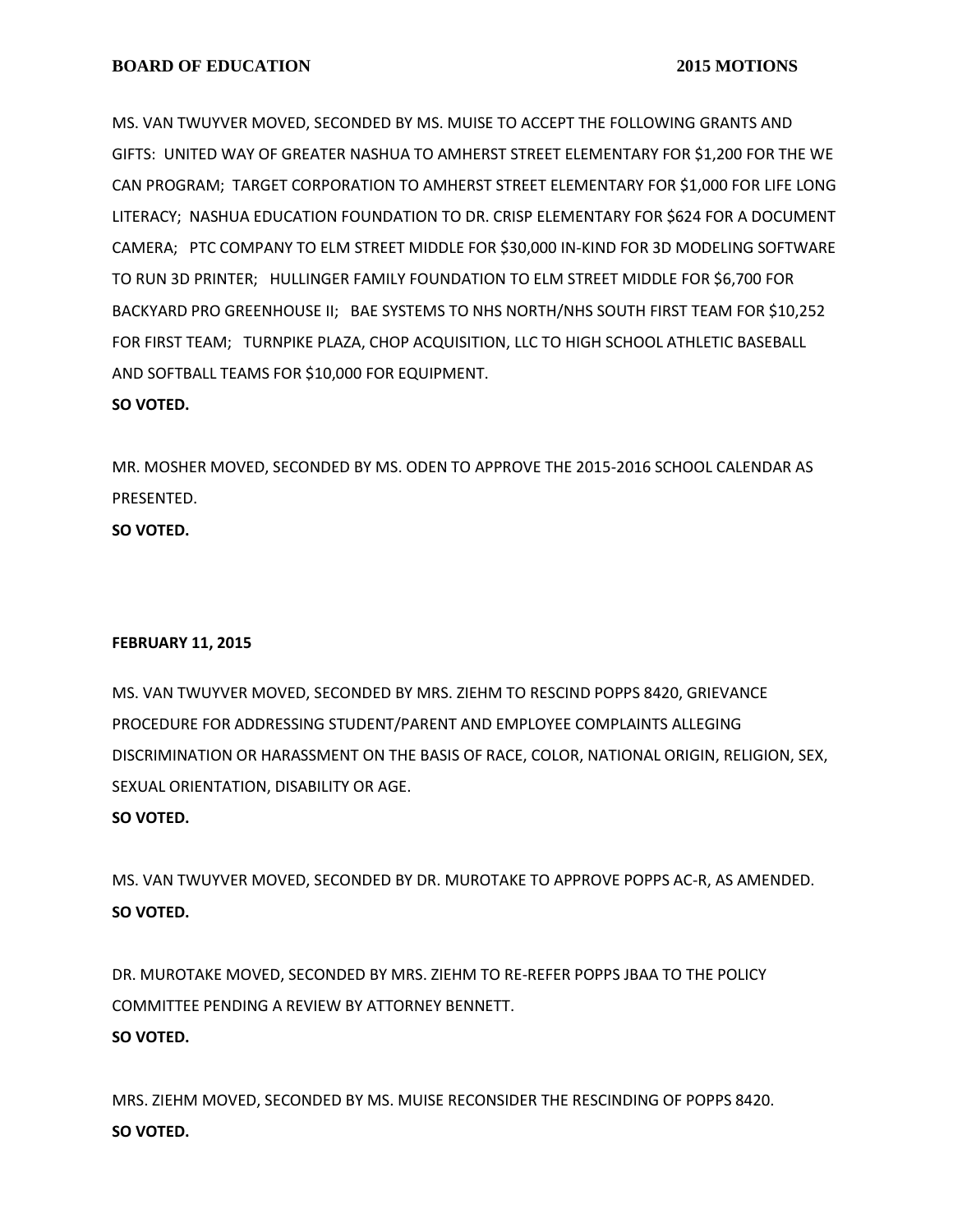#### **BOARD OF EDUCATION** 2015 MOTIONS

MR. HALLOWELL MOVED, SECONDED BY DR. MUROTAKE TO RESCIND POPPS 8420. **Motion Fails.**

MRS. ZIEHM MOVED, SECONDED BY MR. HALLOWELL TO APPROVE THE PERSONNEL RECOMMENDATIONS DATED FEBRUARY 11, 2015. **SO VOTED BY ROLL CALL.** (6-1; Ms. Oden Abstained**)**

MR. HALLOWELL MOVED, SECONDED BY DR. MUROTAKE TO APPROVE THE MODIFIED 49 QUESTION MIDDLE SCHOOL SURVEY.

**SO VOTED BY ROLL CALL.** (7-1; Nay: Dr. Murotake)

DR. MUROTAKE MOVED, SECONDED BY MR. HALLOWELL TO APPROVE THE ELIMINATION OF THE MAY HIGH SCHOOL EARLY RELEASE DAY. **SO VOTED.**

#### **JANUARY 26, 2015**

MR. HAAS MOVED, SECONDED BY MR. HALLOWELL TO APPROVE THE PURCHASE OF TWO CONVECTION OVENS FROM KITTREDGE, FOR A TOTAL OF \$26,468, ACCOUNT #91.2100.033120 71000 - \$13,234 AND ACCOUNT #91.2100.073120 71000 - \$13,234.

#### **SO VOTED.**

MR. HAAS MOVED, SECONDED BY MR. HALLOWELL TO APPROVE THE PURCHASE OF TWO CHARIOT FLOOR BURNISHERS FROM NATIONWIDE SALES & SERVICE, AT A TOTAL COST OF \$13,051.96. ACCOUNT #91.1.22.2670 71999.

## **SO VOTED.**

MR. HAAS MOVED, SECONDED BY MR. HALLOWELL TO APPROVE THE PURCHASE IMAGINE LEARNING RESOURCES/MATERIALS (150 LICENSES) FOR ELL STUDENTS AT A COST OF \$13,025, FROM TITLE III FUNDING, ACCOUNT #91.3800.991260 91.03775.991260. **SO VOTED.**

MR. HAAS MOVED, SECONDED BY MR. HALLOWELL TO APPROVE THE PURCHASE OF GRADE 7 SOCIAL